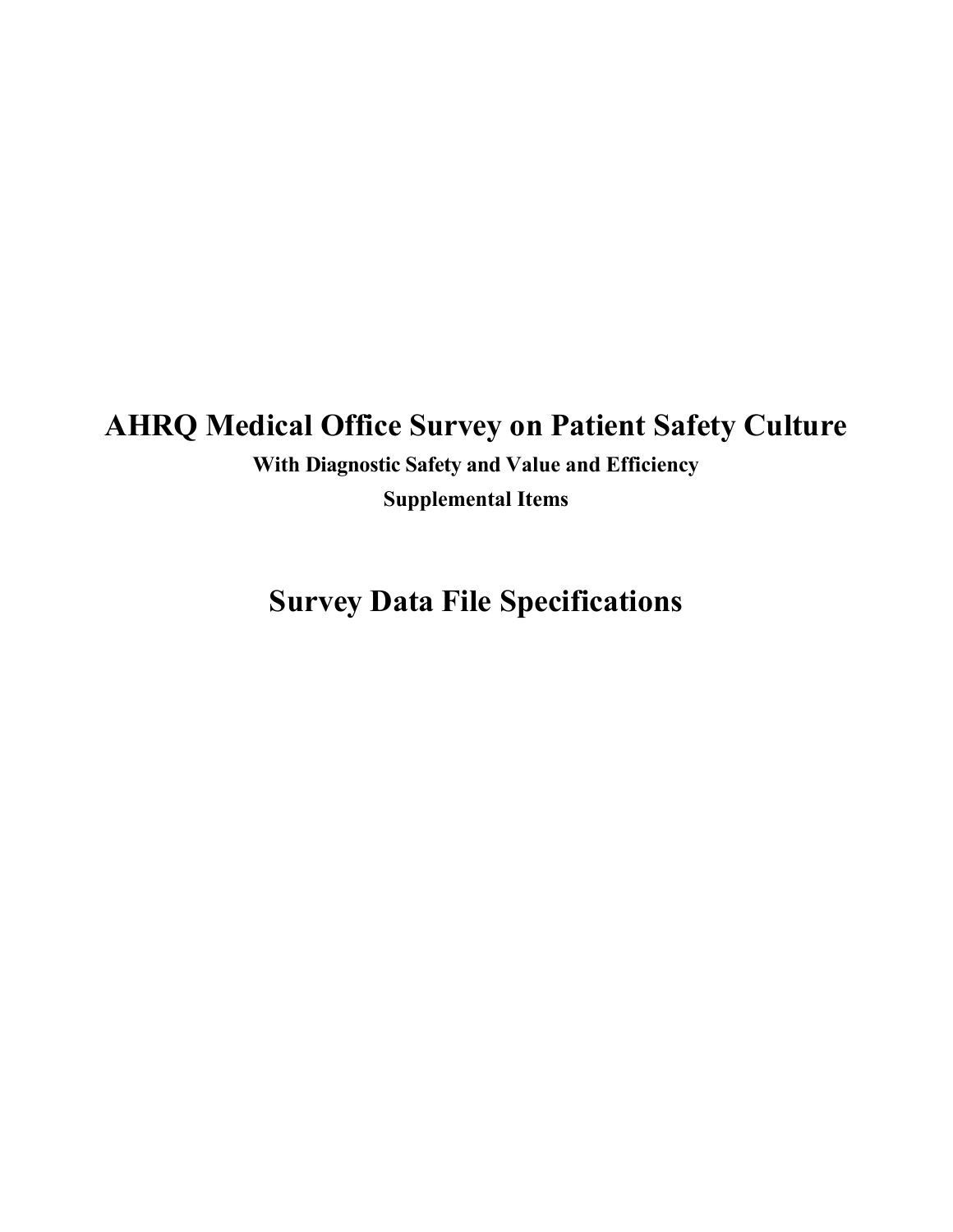## **Survey Data File Specifications**

These specifications are for preparing your respondent-level data from the Medical Office Survey on Patient Safety Culture, Diagnostic Safety Supplemental Items, and Value and Efficiency Supplemental Items. The instructions below tell you how to prepare your Excel data file for submission to the Medical Office Survey on Patient Safety Culture Database with the Diagnostic Safety and/or Value and Efficiency Supplemental Items. If you only administered the Diagnostic Safety Supplemental Items and NOT the Value and Efficiency Supplemental Items or vice versa, please leave the appropriate survey columns blank with the exception of the variable name in the header.

In this document, the "Survey" refers to the Medical Office Survey on Patient Safety Culture as well as the Diagnostic Safety and the Value and Efficiency Supplemental Items which would be added to the end of the core survey after item G2, "Overall Rating on Patient Safety."

#### **INSTRUCTIONS (Excel File Only):**

- **Step 1:** Include a header row with the variable name for each column.
- **Step 2:** Enter individual survey response data using the response values indicated in this document (beginning on page 4).
- **Step 3:** Check your data for the following things before submitting to the SOPS Database:

#### • **SKIP PATTERNS**

When using the SOPS Medical Office Survey with the Value and Efficiency Supplemental Items added, there are two skip patterns in the survey:

- If a respondent answers  $1 = Yes$ , to question EA, "Are you an owner, a managing partner, or in a leadership position with responsibility for making financial decisions for your medical office?", then responses to questions  $E1 - E4$  should be blank.
- If a respondent answers  $1 = Yes$ , to question VED, "Are you an owner, a managing partner, or in a leadership position with responsibility for making financial decisions for your medical office?", then responses to questions VED1 – VED4 should be blank.

#### • **OUT-OF-RANGE VALUES**

You should clean your data before submitting to the database to ensure that there are no out-of-range values and that the data submitted are free from error. Make sure all response values match the response value for the question.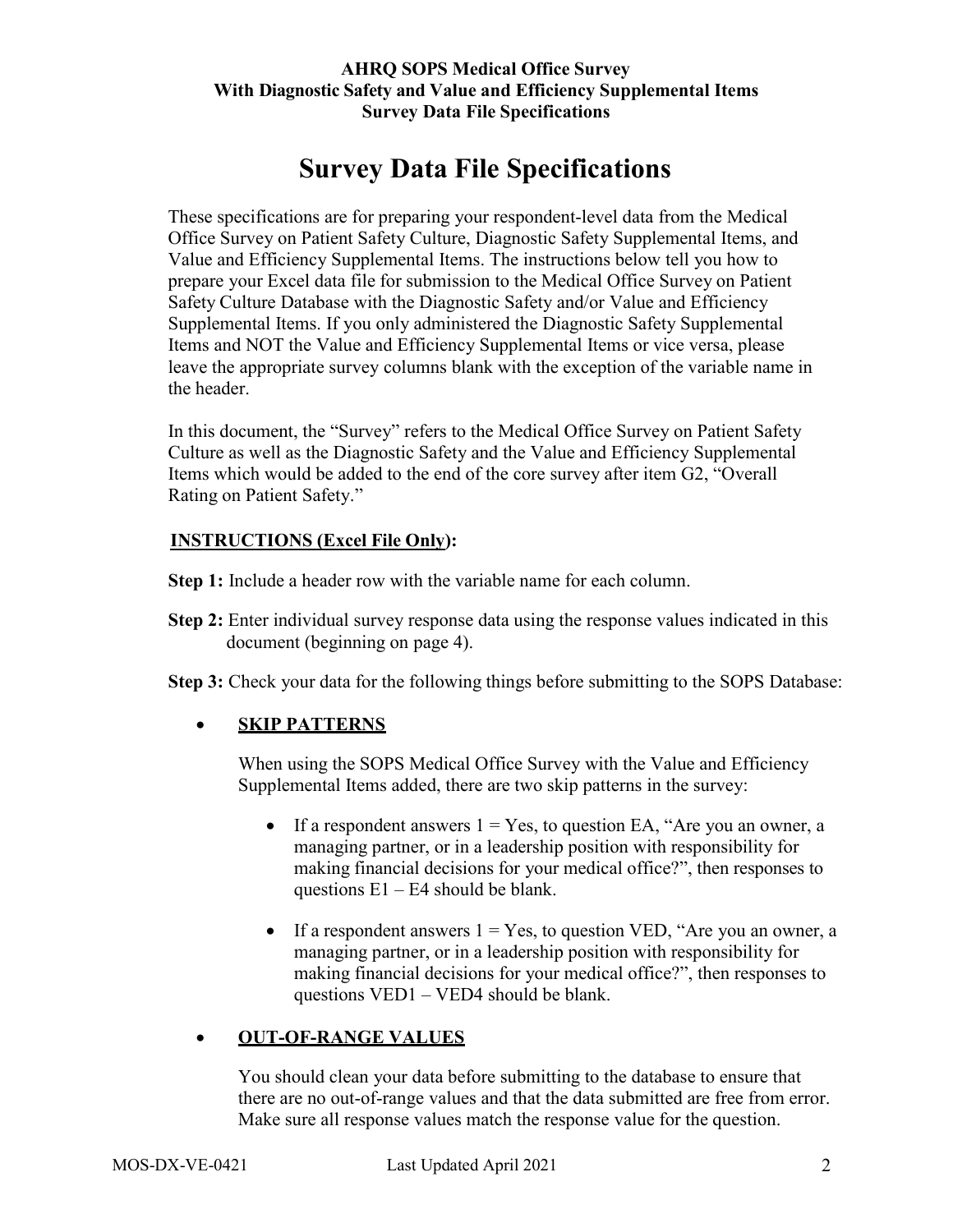#### • **REVERSE CODED ITEMS**

Do not submit reverse coded data for the survey's negatively worded items. Simply submit each individual's unmodified responses to the survey items.

For example, survey item C3, "In this office, we often feel rushed when taking care of patients" is negatively worded. Regardless, the data should be submitted so that 1=Strongly disagree and 5=Strongly agree, as originally indicated in the survey, as follows:

1=Strongly Disagree 2=Disagree

- 3=Neither
- 4=Agree
- 5=Strongly Agree
- 9=Does Not Apply or Don't Know

#### • **STAFF POSITIONS**

If your medical office modified or added a new staff position (BQ3) category, you MUST RECODE your specific staff positions back to the survey's original staff position category. If you added staff positions that do not match any of the survey's original staff positions, re-code your specific staff positions as "OTHER"  $(BQ3 = "g")$ , before submitting your data to the database.

#### • **OTHER, PLEASE SPECIFY TEXT AND COMMENTS**

Do not include Other, Please Specify data (related to questions B5 and BQ3), or comments (Comments). While you may find it useful to review this text, it should not be submitted to the database.

#### • **SPANISH VERSION OF THE SURVEY**

Please indicate which respondents (if any) completed a Spanish version of the survey, if you have this information available. You should do so by adding an 'S' to the Individual Unique Record ID, e.g. 001S.

#### • **OTHER LANGUAGE VERSION OF THE SURVEY**

Please indicate which respondents (if any) completed the survey in a language that was not English or Spanish, if you have this information available. You should do so by adding an 'N' to the Individual Unique Record ID (UNIQUEID), e.g. 001N.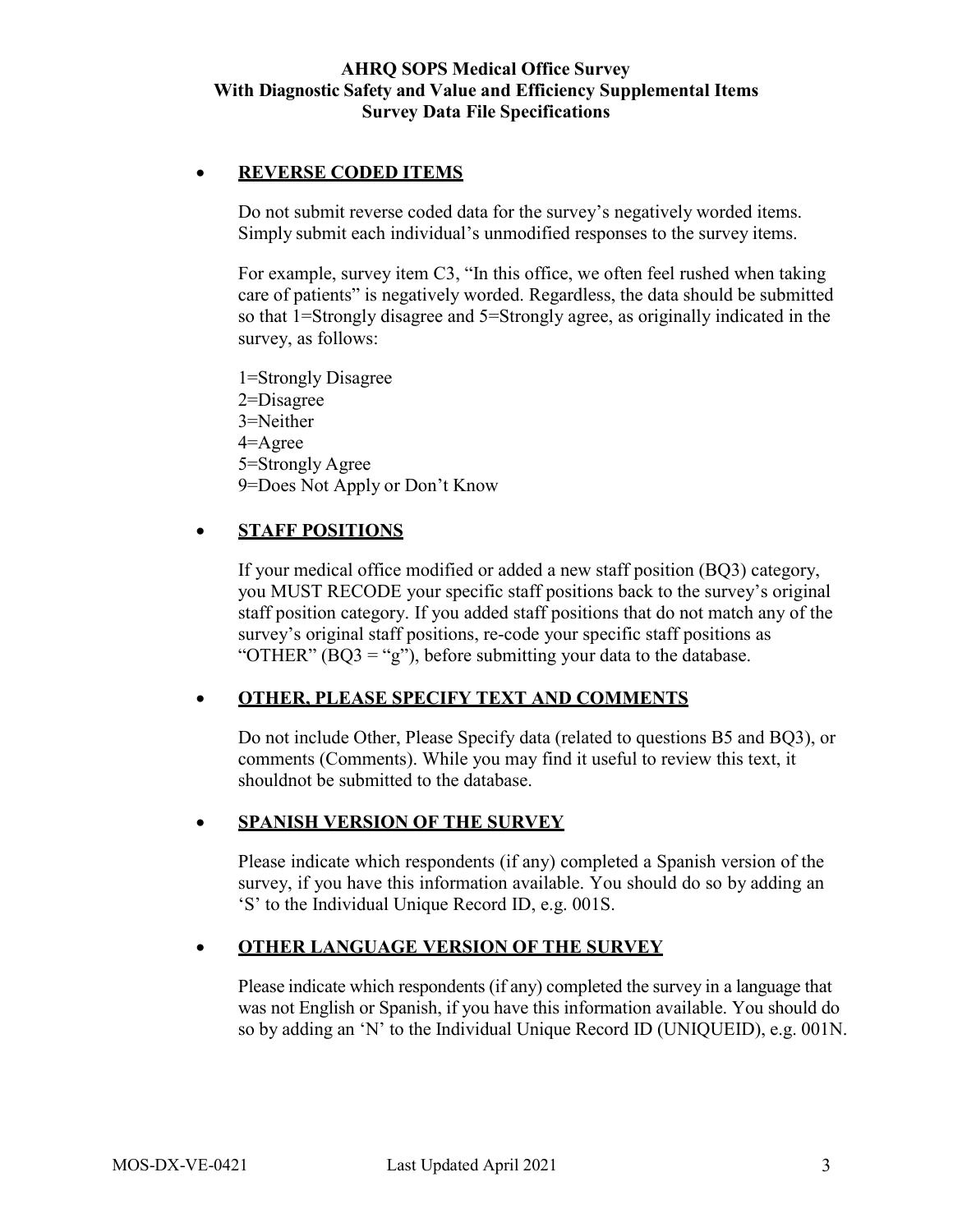| <b>Survey Question</b>               | Variable<br><b>Name</b> | <b>Column</b><br><b>Position</b> | <b>Response Values</b> |
|--------------------------------------|-------------------------|----------------------------------|------------------------|
| <b>Record Identifier</b>             |                         |                                  |                        |
| Site ID                              | <b>SITEID</b>           | Column<br>А                      | 5 digits or less       |
| Individual Unique Record ID UNIQUEID |                         | Column<br>B                      | 4 digits or less       |

## **SECTION A: List of Patient Safety and Quality Issues**

| <b>Survey Question</b>                                                                                       | Variable<br><b>Name</b> | Column<br><b>Position</b> | <b>Response Values</b>                                                                                                                                                                                                                      |
|--------------------------------------------------------------------------------------------------------------|-------------------------|---------------------------|---------------------------------------------------------------------------------------------------------------------------------------------------------------------------------------------------------------------------------------------|
| 1. A patient was unable to<br>get an appointment<br>within 48 hours for an<br>acute/serious problem          | A <sub>1</sub>          | Column<br>$\mathcal{C}$   | $1 = Daily$<br>$2 = \text{Weakly}$<br>$3 =$ Monthly<br>$4$ = Several times in the past 12 months<br>$5 =$ Once or twice in the past 12 months<br>$6 =$ Not in the past 12 months<br>$9 = Does Not Apply or Don't Know$<br>$blank = Missing$ |
| 2. The wrong chart/medical<br>record was used for a<br>patient                                               | A <sub>2</sub>          | Column<br>D               | $1 = Daily$<br>$2 = \text{Weakly}$<br>$3 =$ Monthly<br>$4$ = Several times in the past 12 months<br>$5$ = Once or twice in the past 12 months<br>$6 =$ Not in the past 12 months<br>$9 = Does Not Apply or Don't Know$<br>$blank = Missing$ |
| 3. A patient's chart/medical<br>record was not available<br>when needed                                      | A <sub>3</sub>          | Column<br>E               | $1 = Daily$<br>$2 = \text{Weakly}$<br>$3 =$ Monthly<br>$4$ = Several times in the past 12 months<br>$5 =$ Once or twice in the past 12 months<br>$6 =$ Not in the past 12 months<br>9 = Does Not Apply or Don't Know<br>$blank = Missing$   |
| 4. Medical information was<br>filed, scanned, or entered<br>into the wrong patient's<br>chart/medical record | A <sub>4</sub>          | Column<br>F               | $1 = Daily$<br>$2 = \text{Weakly}$<br>$3 =$ Monthly<br>$4$ = Several times in the past 12 months<br>$5 =$ Once or twice in the past 12 months<br>$6 =$ Not in the past 12 months<br>$9 = Does Not Apply or Don't Know$<br>$blank = Missing$ |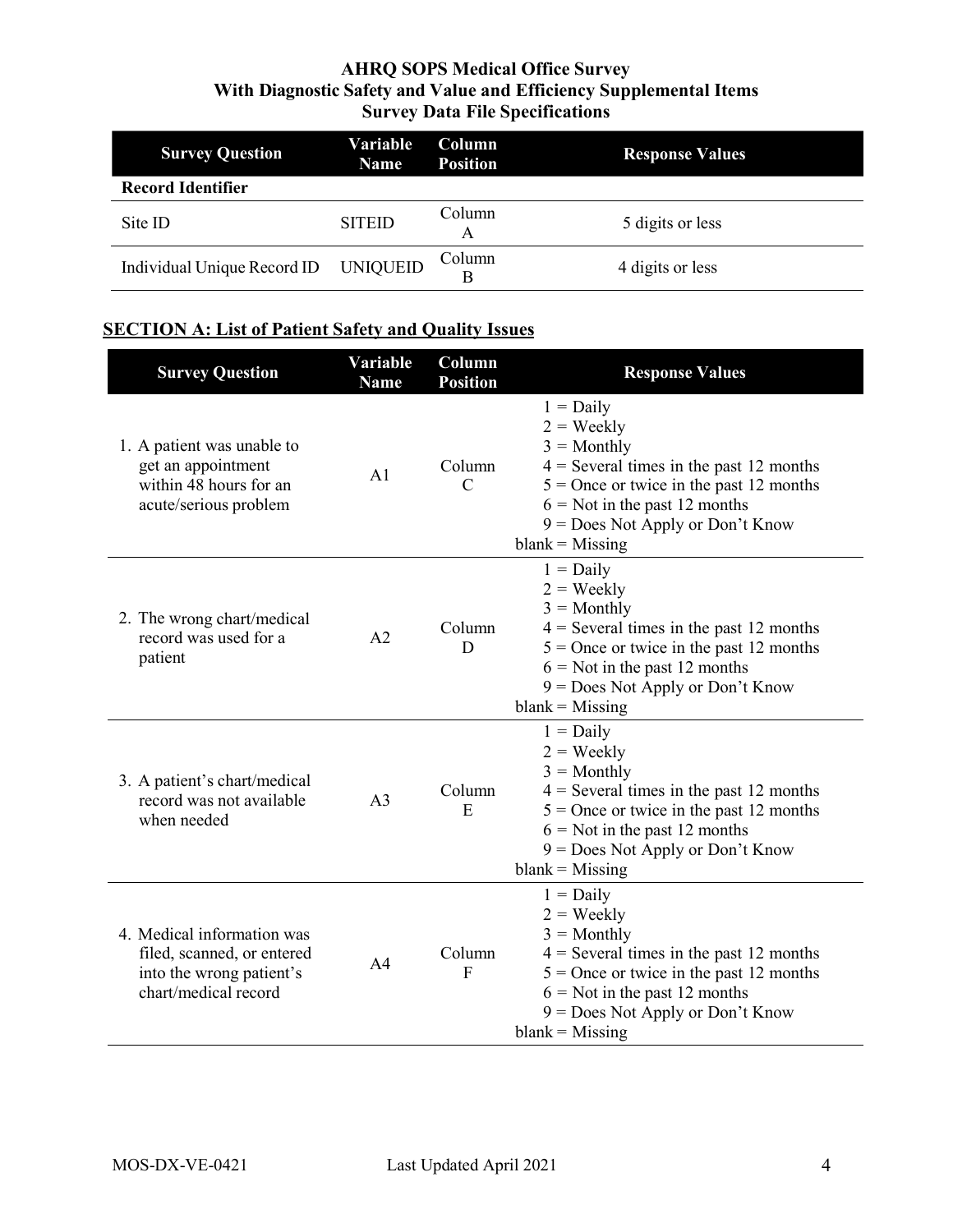| <b>Survey Question</b>                                                                                         | <b>Variable</b><br><b>Name</b> | Column<br><b>Position</b> | <b>Response Values</b>                                                                                                                                                                                                                      |
|----------------------------------------------------------------------------------------------------------------|--------------------------------|---------------------------|---------------------------------------------------------------------------------------------------------------------------------------------------------------------------------------------------------------------------------------------|
| 5. Medical equipment was<br>not working properly or<br>was in need of repair or<br>replacement                 | A <sub>5</sub>                 | Column<br>G               | $1 = Daily$<br>$2 = \text{Weakly}$<br>$3 =$ Monthly<br>$4$ = Several times in the past 12 months<br>$5$ = Once or twice in the past 12 months<br>$6 =$ Not in the past 12 months<br>$9 = Does Not Apply or Don't Know$<br>$blank = Missing$ |
| 6. A pharmacy contacted<br>our office to clarify or<br>correct a prescription                                  | A6                             | Column<br>H               | $1 = Daily$<br>$2 = \text{Weakly}$<br>$3 =$ Monthly<br>$4$ = Several times in the past 12 months<br>$5$ = Once or twice in the past 12 months<br>$6 =$ Not in the past 12 months<br>$9 = Does Not Apply or Don't Know$<br>$blank = Missing$ |
| 7. A patient's medication<br>list was not updated<br>during his or her visit                                   | A7                             | Column<br>I               | $1 = Daily$<br>$2 = \text{Weakly}$<br>$3 =$ Monthly<br>$4$ = Several times in the past 12 months<br>$5 =$ Once or twice in the past 12 months<br>$6 =$ Not in the past 12 months<br>9 = Does Not Apply or Don't Know<br>$blank = Missing$   |
| 8. The results from a lab or<br>imaging test were not<br>available when needed                                 | A8                             | Column<br>J               | $1 = Daily$<br>$2 = \text{Weakly}$<br>$3 =$ Monthly<br>$4$ = Several times in the past 12 months<br>$5$ = Once or twice in the past 12 months<br>$6 =$ Not in the past 12 months<br>$9 = Does Not Apply or Don't Know$<br>$blank = Missing$ |
| 9. A critical abnormal<br>result from a lab or<br>imaging test was not<br>followed up within 1<br>business day | A <sub>9</sub>                 | Column<br>K               | $1 = Daily$<br>$2 = \text{Weakly}$<br>$3 =$ Monthly<br>$4$ = Several times in the past 12 months<br>$5$ = Once or twice in the past 12 months<br>$6 =$ Not in the past 12 months<br>$9 = Does Not Apply or Don't Know$<br>$blank = Missing$ |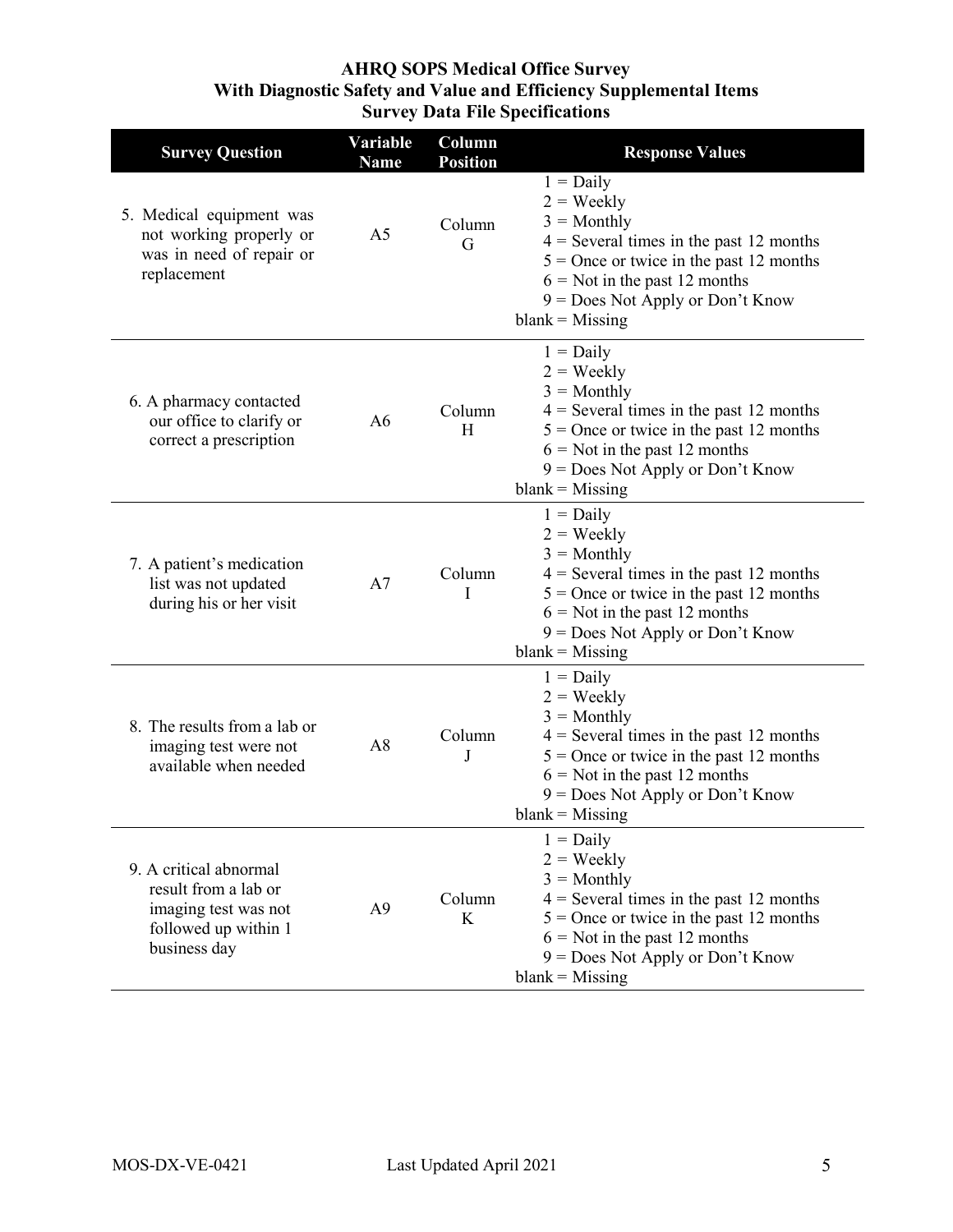## **SECTION B: Information Exchange With Other Settings**

| <b>Survey Question</b>                           | Variable<br><b>Name</b> | Column<br><b>Position</b> | <b>Response Values</b>                                                                                                                                                                                                                                                                    |
|--------------------------------------------------|-------------------------|---------------------------|-------------------------------------------------------------------------------------------------------------------------------------------------------------------------------------------------------------------------------------------------------------------------------------------|
| 1. Outside lab/imaging<br>centers?               | B1                      | Column<br>L               | $1$ = Problems daily<br>$2$ = Problems weekly<br>$3$ = Problems monthly<br>$4$ = Problems several times in the past 12 months<br>$5$ = Problems once or twice in the past 12 months<br>$6 =$ No problems in the past 12 months<br>$9 = Does Not Apply or Don't Know$<br>$blank = Missing$ |
| 2. Other medical offices/<br>outside physicians? | B2                      | Column<br>M               | $1$ = Problems daily<br>$2$ = Problems weekly<br>$3$ = Problems monthly<br>$4$ = Problems several times in the past 12 months<br>$5$ = Problems once or twice in the past 12 months<br>$6 =$ No problems in the past 12 months<br>9 = Does Not Apply or Don't Know<br>$blank = Missing$   |
| 3. Pharmacies?                                   | B <sub>3</sub>          | Column<br>N               | $1$ = Problems daily<br>$2$ = Problems weekly<br>$3$ = Problems monthly<br>$4$ = Problems several times in the past 12 months<br>$5$ = Problems once or twice in the past 12 months<br>$6 =$ No problems in the past 12 months<br>$9 = Does Not Apply or Don't Know$<br>$blank = Missing$ |
| 4. Hospitals?                                    | <b>B4</b>               | Column<br>O               | $1$ = Problems daily<br>$2$ = Problems weekly<br>$3$ = Problems monthly<br>$4$ = Problems several times in the past 12 months<br>$5$ = Problems once or twice in the past 12 months<br>$6 =$ No problems in the past 12 months<br>$9 = Does Not Apply or Don't Know$<br>$blank = Missing$ |
| 5. Other? (Specify):                             | B <sub>5</sub>          | Column<br>$\mathbf{P}$    | $1$ = Problems daily<br>$2$ = Problems weekly<br>$3$ = Problems monthly<br>$4$ = Problems several times in the past 12 months<br>$5$ = Problems once or twice in the past 12 months<br>$6 =$ No problems in the past 12 months<br>$9 = Does Not Apply or Don't Know$<br>$blank = Missing$ |

#### TEXT FOR OTHER, SPECIFY [B5\_os] **– DO NOT SUBMIT TO DATABASE**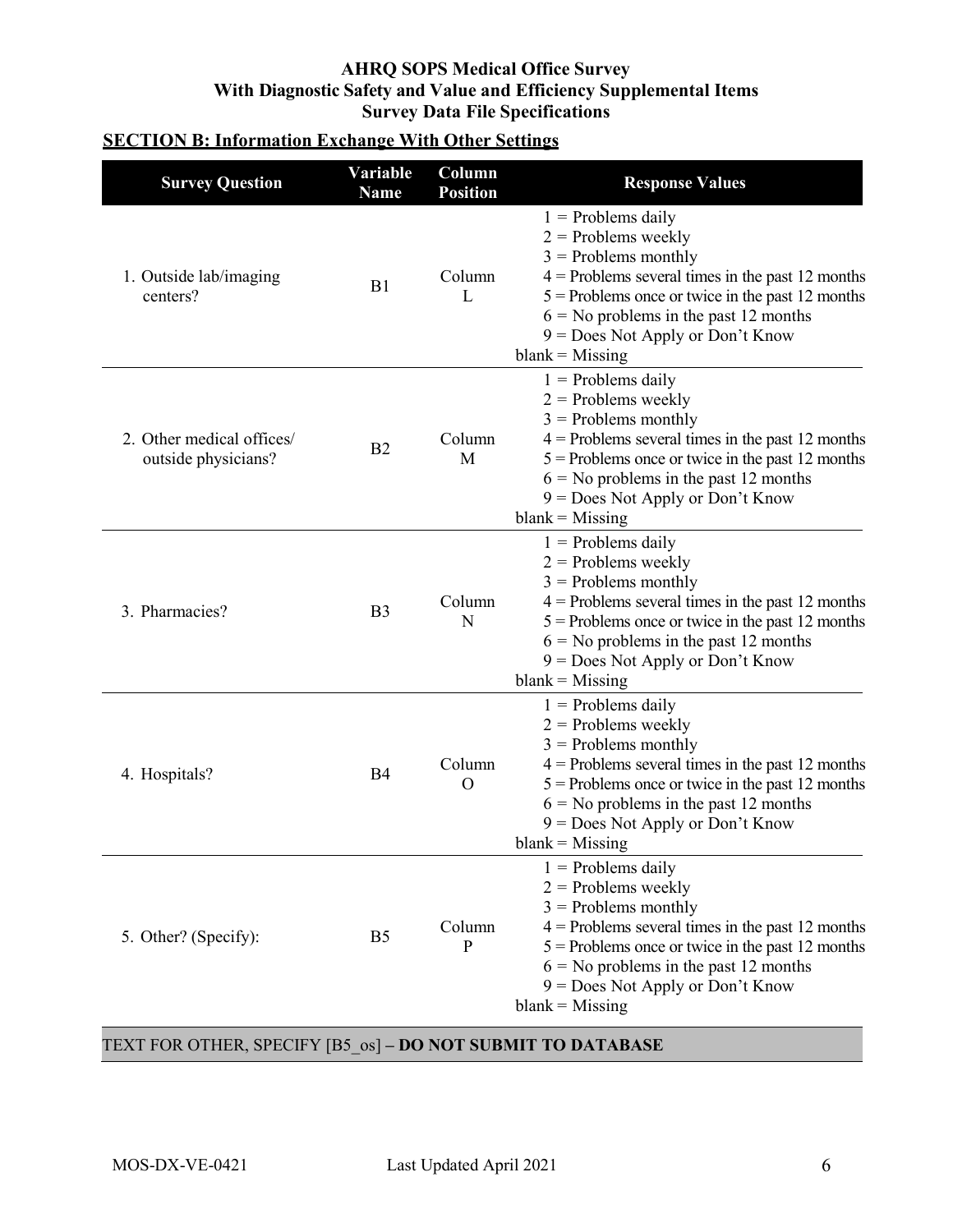## **SECTION C: Working in Your Medical Office**

| <b>Survey Question</b>                                                                       | Variable<br><b>Name</b> | Column<br><b>Position</b> | <b>Response Values</b>                                                                                                                                                                 |
|----------------------------------------------------------------------------------------------|-------------------------|---------------------------|----------------------------------------------------------------------------------------------------------------------------------------------------------------------------------------|
| 1. When someone in this<br>office gets really busy,<br>others help out                       | C1                      | Column<br>Q               | $1 =$ Strongly Disagree<br>$2 = Disagree$<br>$3$ = Neither Agree nor Disagree<br>$4 = \text{Agree}$<br>$5 =$ Strongly Agree<br>$9 = Does Not Apply or Don't Know$<br>$blank = Missing$ |
| 2. In this office, there is a<br>good working<br>relationship between<br>staff and providers | C <sub>2</sub>          | Column<br>$\mathbf R$     | $1 =$ Strongly Disagree<br>$2 = Disagree$<br>$3$ = Neither Agree nor Disagree<br>$4 = \text{Agree}$<br>$5 =$ Strongly Agree<br>9 = Does Not Apply or Don't Know<br>$blank = Missing$   |
| 3. In this office, we often<br>feel rushed when<br>taking care of patients                   | C <sub>3</sub>          | Column<br>S               | $1 =$ Strongly Disagree<br>$2 = Disagree$<br>$3$ = Neither Agree nor Disagree<br>$4 = \text{Agree}$<br>$5 =$ Strongly Agree<br>9 = Does Not Apply or Don't Know<br>$blank = Missing$   |
| 4. This office trains staff<br>when new processes are<br>put into place                      | C4                      | Column<br>T               | $1 =$ Strongly Disagree<br>$2 = Disagree$<br>$3$ = Neither Agree nor Disagree<br>$4 = \text{Agree}$<br>$5 =$ Strongly Agree<br>9 = Does Not Apply or Don't Know<br>$blank = Missing$   |
| 5. In this office, we treat<br>each other with respect                                       | C <sub>5</sub>          | Column<br>U               | $1 =$ Strongly Disagree<br>$2 = Disagree$<br>$3$ = Neither Agree nor Disagree<br>$4 = \text{Agree}$<br>$5 =$ Strongly Agree<br>9 = Does Not Apply or Don't Know<br>$blank = Missing$   |
| 6. We have too many<br>patients for the number<br>of providers in this<br>office             | C6                      | Column<br>$\mathbf{V}$    | $1 =$ Strongly Disagree<br>$2 = Disagree$<br>$3$ = Neither Agree nor Disagree<br>$4 = \text{Agree}$<br>$5 =$ Strongly Agree<br>9 = Does Not Apply or Don't Know<br>$blank = Missing$   |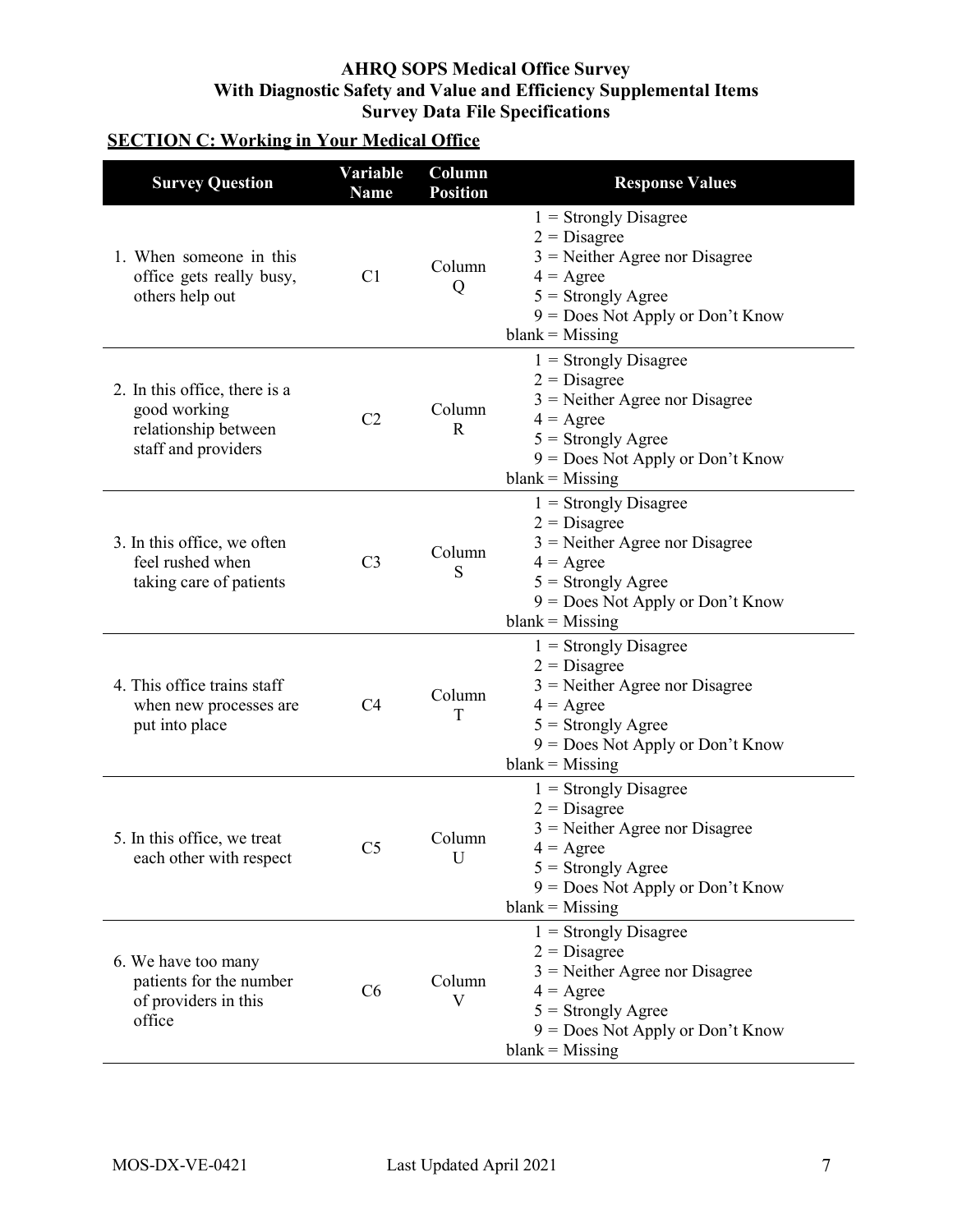| <b>Survey Question</b>                                                                       | Variable<br><b>Name</b> | Column<br><b>Position</b> | <b>Response Values</b>                                                                                                                                                                 |
|----------------------------------------------------------------------------------------------|-------------------------|---------------------------|----------------------------------------------------------------------------------------------------------------------------------------------------------------------------------------|
| 7. This office makes sure<br>staff get the on-the-job<br>training they need                  | C7                      | Column<br>W               | $1 =$ Strongly Disagree<br>$2 = Disagree$<br>$3$ = Neither Agree nor Disagree<br>$4 = \text{Agree}$<br>$5 =$ Strongly Agree<br>$9 = Does Not Apply or Don't Know$<br>$blank = Missing$ |
| 8. This office is more<br>disorganized than it<br>should be                                  | C8                      | Column<br>X               | $1 =$ Strongly Disagree<br>$2 = Disagree$<br>$3$ = Neither Agree nor Disagree<br>$4 = \text{Agree}$<br>$5 =$ Strongly Agree<br>$9 = Does Not Apply or Don't Know$<br>$blank = Missing$ |
| 9. We have good<br>procedures for checking<br>that work in this office<br>was done correctly | C9                      | Column<br>Y               | $1 =$ Strongly Disagree<br>$2 = Disagree$<br>$3$ = Neither Agree nor Disagree<br>$4 = \text{Agree}$<br>$5 =$ Strongly Agree<br>$9 = Does Not Apply or Don't Know$<br>$blank = Missing$ |
| 10. Staff in this office are<br>asked to do tasks they<br>haven't been trained to<br>do      | C10                     | Column<br>Ζ               | $1 =$ Strongly Disagree<br>$2 = Disagree$<br>$3$ = Neither Agree nor Disagree<br>$4 = \text{Agree}$<br>$5 =$ Strongly Agree<br>9 = Does Not Apply or Don't Know<br>$blank = Missing$   |
| 11. We have enough staff to<br>handle our patient load                                       | C11                     | Column<br>AA              | $1 =$ Strongly Disagree<br>$2 = Disagree$<br>$3$ = Neither Agree nor Disagree<br>$4 = \text{Agree}$<br>$5 =$ Strongly Agree<br>9 = Does Not Apply or Don't Know<br>$blank = Missing$   |
| 12. We have problems with<br>workflow in this office                                         | C12                     | Column<br>AB              | $1 =$ Strongly Disagree<br>$2 = Disagree$<br>$3$ = Neither Agree nor Disagree<br>$4 = \text{Agree}$<br>$5 =$ Strongly Agree<br>$9 = Does Not Apply or Don't Know$<br>$blank = Missing$ |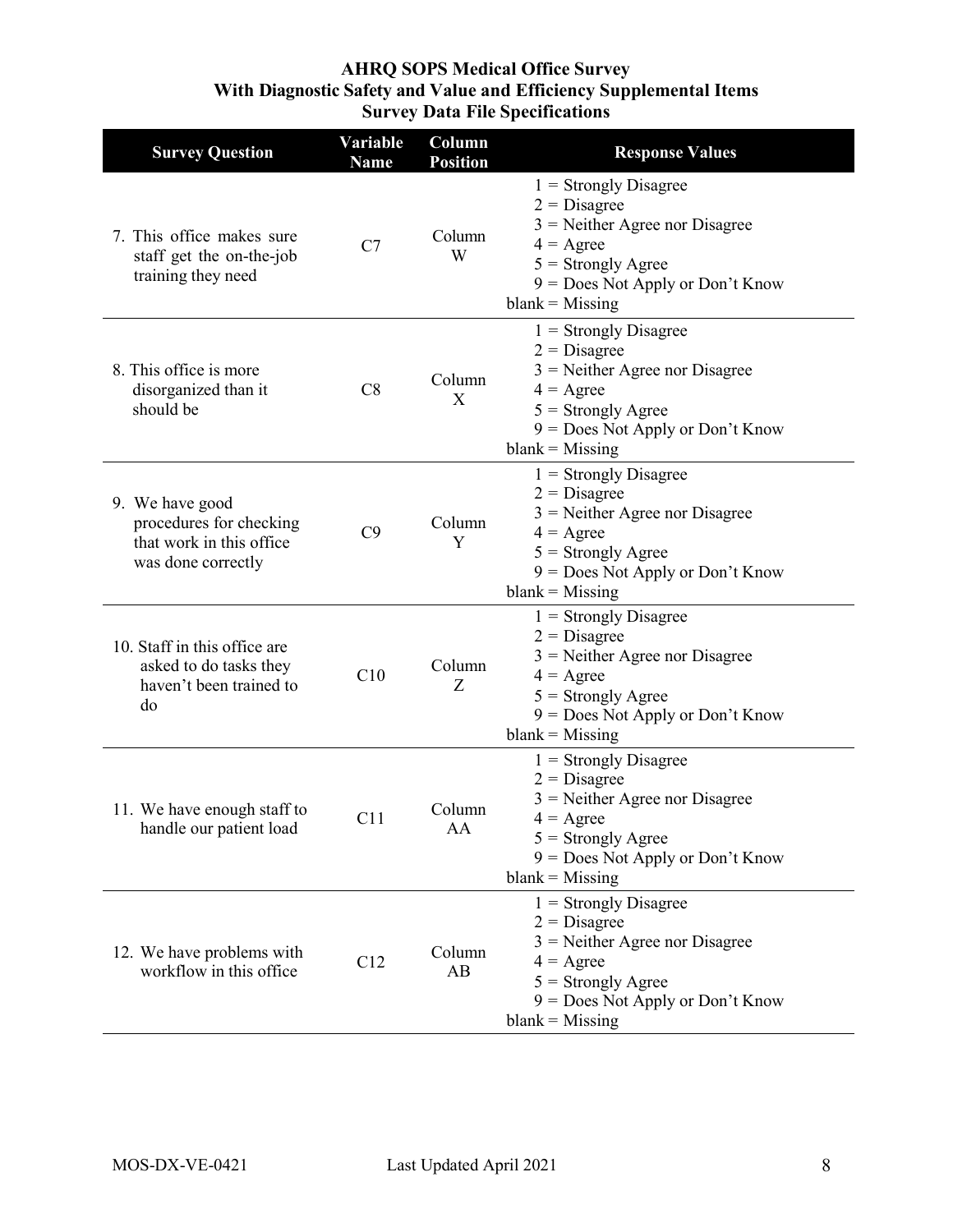| <b>Survey Question</b>                                                                     | Variable<br><b>Name</b> | Column<br><b>Position</b> | <b>Response Values</b>                                                                                                                                                                 |
|--------------------------------------------------------------------------------------------|-------------------------|---------------------------|----------------------------------------------------------------------------------------------------------------------------------------------------------------------------------------|
| 13. This office emphasizes<br>teamwork in taking care<br>of patients                       | C13                     | Column<br>AC              | $1 =$ Strongly Disagree<br>$2 = Disagree$<br>$3$ = Neither Agree nor Disagree<br>$4 = \text{Agree}$<br>$5 =$ Strongly Agree<br>$9 = Does Not Apply or Don't Know$<br>$blank = Missing$ |
| 14. This office has too many<br>patients to be able to<br>handle everything<br>effectively | C14                     | Column<br>AD              | $1 =$ Strongly Disagree<br>$2 = Disagree$<br>$3$ = Neither Agree nor Disagree<br>$4 = \text{Agree}$<br>$5 =$ Strongly Agree<br>$9 = Does Not Apply or Don't Know$<br>$blank = Missing$ |
| 15. Staff in this office follow<br>standardized processes<br>to get tasks done             | C15                     | Column<br>AE              | $1 =$ Strongly Disagree<br>$2 = Disagree$<br>$3$ = Neither Agree nor Disagree<br>$4 = \text{Agree}$<br>$5 =$ Strongly Agree<br>$9 = Does Not Apply or Don't Know$<br>$blank = Missing$ |

## **SECTION D: Communication and Follow-up**

| <b>Survey Question</b>                                                                                                  | Variable<br><b>Name</b> | Column<br><b>Position</b> | <b>Response Values</b>                                                                                                                              |
|-------------------------------------------------------------------------------------------------------------------------|-------------------------|---------------------------|-----------------------------------------------------------------------------------------------------------------------------------------------------|
| 1. Providers in this office.<br>are open to staff ideas<br>about how to improve<br>office processes                     | D <sub>1</sub>          | Column<br>AF              | $1 =$ Never<br>$2 =$ Rarely<br>$3 =$ Sometimes<br>$4 =$ Most of the time<br>$5 =$ Always<br>$9 = Does Not Apply or Don't Know$<br>$blank = Missing$ |
| 2. Staff are encouraged to<br>express alternative<br>viewpoints in this office                                          | D2                      | Column<br>AG              | $1 =$ Never<br>$2 =$ Rarely<br>$3 =$ Sometimes<br>$4 =$ Most of the time<br>$5 =$ Always<br>$9 = Does Not Apply or Don't Know$<br>$blank = Missing$ |
| 3. This office reminds<br>patients when they need<br>to schedule an<br>appointment for<br>preventive or routine<br>care | D <sub>3</sub>          | Column<br>AH              | $1 =$ Never<br>$2 =$ Rarely<br>$3 =$ Sometimes<br>$4 =$ Most of the time<br>$5 =$ Always<br>$9 = Does Not Apply or Don't Know$<br>$blank = Missing$ |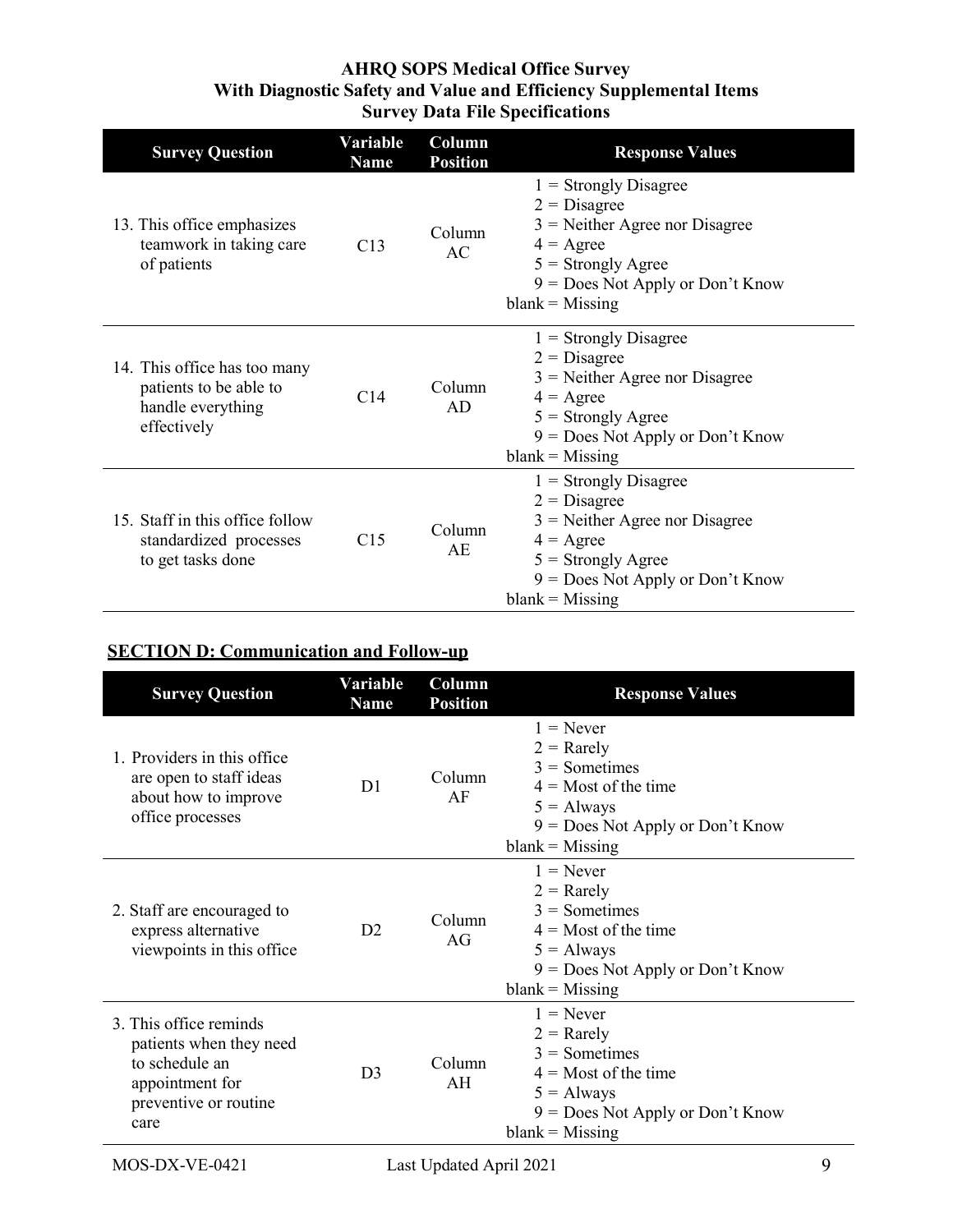| <b>Survey Question</b>                                                                                      | Variable<br><b>Name</b> | Column<br><b>Position</b> | <b>Response Values</b>                                                                                                                              |
|-------------------------------------------------------------------------------------------------------------|-------------------------|---------------------------|-----------------------------------------------------------------------------------------------------------------------------------------------------|
| 4. Staff are afraid to ask<br>questions when something<br>does not seemright                                | D <sub>4</sub>          | Column<br>AI              | $1 =$ Never<br>$2 =$ Rarely<br>$3 =$ Sometimes<br>$4 =$ Most of the time<br>$5 =$ Always<br>$9 = Does Not Apply or Don't Know$<br>$blank = Missing$ |
| 5. This office documents how<br>well our chronic- care<br>patients follow their<br>treatment plans          | D <sub>5</sub>          | Column<br>AJ              | $1 =$ Never<br>$2 =$ Rarely<br>$3 =$ Sometimes<br>$4 =$ Most of the time<br>$5 =$ Always<br>$9 = Does Not Apply or Don't Know$<br>$blank = Missing$ |
| 6. Our office follows up when<br>we do not receive a report<br>we are expecting from an<br>outside provider | D <sub>6</sub>          | Column<br>AK              | $1 =$ Never<br>$2 =$ Rarely<br>$3 =$ Sometimes<br>$4 =$ Most of the time<br>$5 =$ Always<br>$9 = Does Not Apply or Don't Know$<br>$blank = Missing$ |
| 7. Staff feel like their<br>mistakes are held against<br>them.                                              | D7                      | Column<br>AL              | $1 =$ Never<br>$2 =$ Rarely<br>$3 =$ Sometimes<br>$4 =$ Most of the time<br>$5 =$ Always<br>$9 = Does Not Apply or Don't Know$<br>$blank = Missing$ |
| 8. Providers and staff talk<br>openly about office<br>problems.                                             | D <sub>8</sub>          | Column<br>AM              | $1 =$ Never<br>$2 =$ Rarely<br>$3 =$ Sometimes<br>$4 =$ Most of the time<br>$5 =$ Always<br>$9 = Does Not Apply or Don't Know$<br>$blank = Missing$ |
| 9. This office follows up with<br>patients who need<br>monitoring                                           | D <sub>9</sub>          | Column<br>AN              | $1 =$ Never<br>$2 =$ Rarely<br>$3 =$ Sometimes<br>$4 =$ Most of the time<br>$5 =$ Always<br>$9 = Does Not Apply or Don't Know$<br>$blank = Missing$ |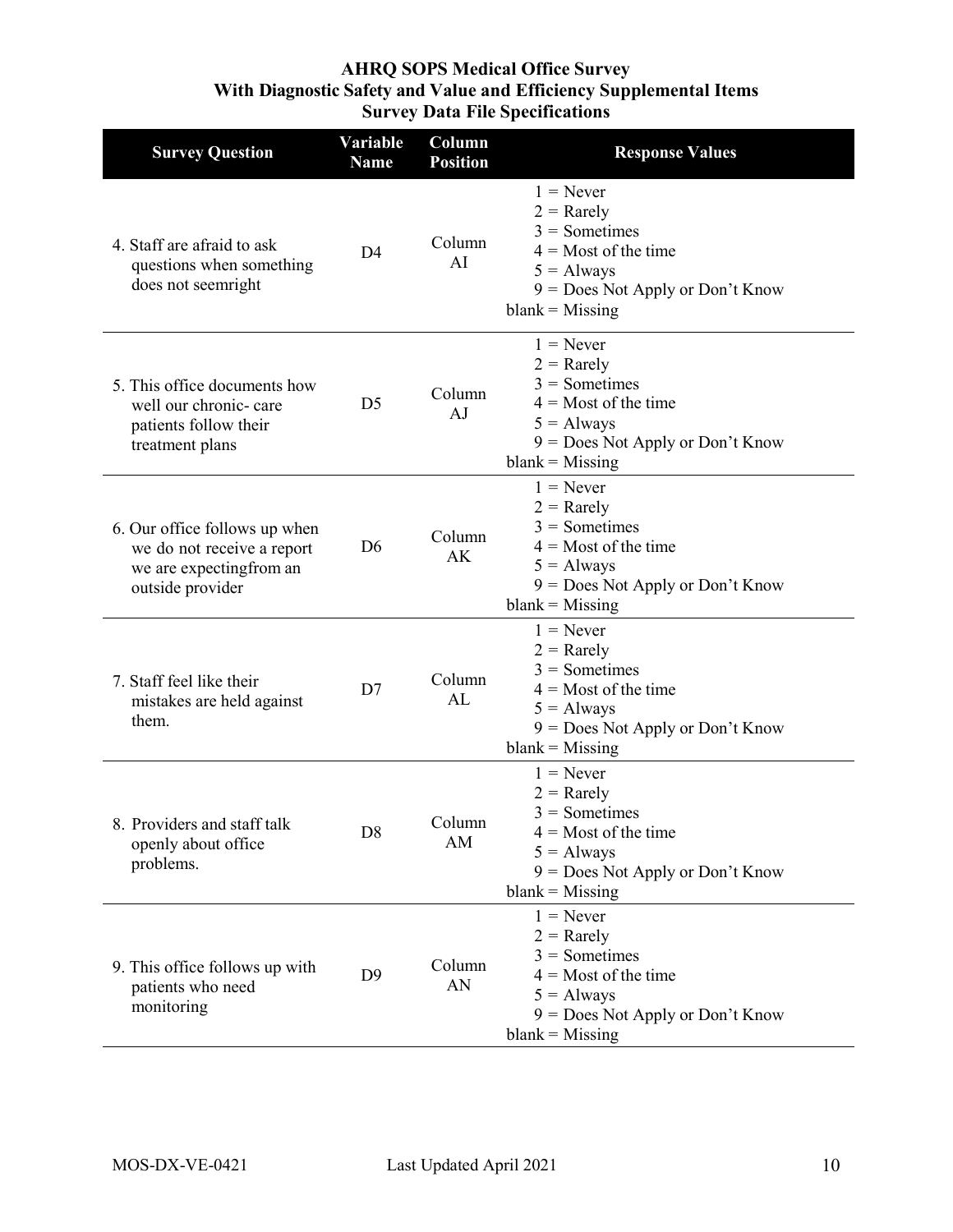| <b>Survey Question</b>                                                           | Variable<br><b>Name</b> | Column<br><b>Position</b> | <b>Response Values</b>                                                                                                                              |
|----------------------------------------------------------------------------------|-------------------------|---------------------------|-----------------------------------------------------------------------------------------------------------------------------------------------------|
| 10. It is difficult to voice<br>disagreement in this<br>office                   | D10                     | Column<br>AO              | $1 =$ Never<br>$2 =$ Rarely<br>$3 =$ Sometimes<br>$4 =$ Most of the time<br>$5 =$ Always<br>$9 = Does Not Apply or Don't Know$<br>$blank = Missing$ |
| 11. In this office, we discuss<br>ways to prevent errors<br>from happening again | D11                     | Column<br>AP              | $1 =$ Never<br>$2 =$ Rarely<br>$3 =$ Sometimes<br>$4 =$ Most of the time<br>$5 =$ Always<br>$9 = Does Not Apply or Don't Know$<br>$blank = Missing$ |
| 12. Staff are willing to<br>report mistakes they<br>observe in this office       | D12                     | Column<br>AQ              | $1 =$ Never<br>$2 =$ Rarely<br>$3 =$ Sometimes<br>$4 =$ Most of the time<br>$5 =$ Always<br>$9 = Does Not Apply or Don't Know$<br>$blank = Missing$ |

## **SECTION E: Owner/Managing Partner/Leadership Support**

| <b>Survey Question</b>                                                                                                                                          | Variable<br><b>Name</b> | Column<br><b>Position</b> | <b>Response Values</b>                                                                                                                                                                                     |  |  |
|-----------------------------------------------------------------------------------------------------------------------------------------------------------------|-------------------------|---------------------------|------------------------------------------------------------------------------------------------------------------------------------------------------------------------------------------------------------|--|--|
| A. Are you an owner, a<br>managing partner, or in a<br>leadership position with<br>responsibility for making<br>financial decisions for<br>your medical office? | EA                      | Column<br>AR              | $1 = Yes$<br>$2 = No$<br>$blank = Missing$                                                                                                                                                                 |  |  |
| If question EA (Column AR) = $1$ (Yes) then skip to section F.                                                                                                  |                         |                           |                                                                                                                                                                                                            |  |  |
| 1. They aren't investing<br>enough resources to<br>improve the quality of<br>care in this office                                                                | E1                      | Column<br>AS              | $1 =$ Strongly Disagree<br>$2 = Disagree$<br>$3$ = Neither Agree nor Disagree<br>$4 = \text{Agree}$<br>$5 =$ Strongly Agree<br>$9 = Does Not Apply or Don't Know$<br>$blank = Missing$ or properly skipped |  |  |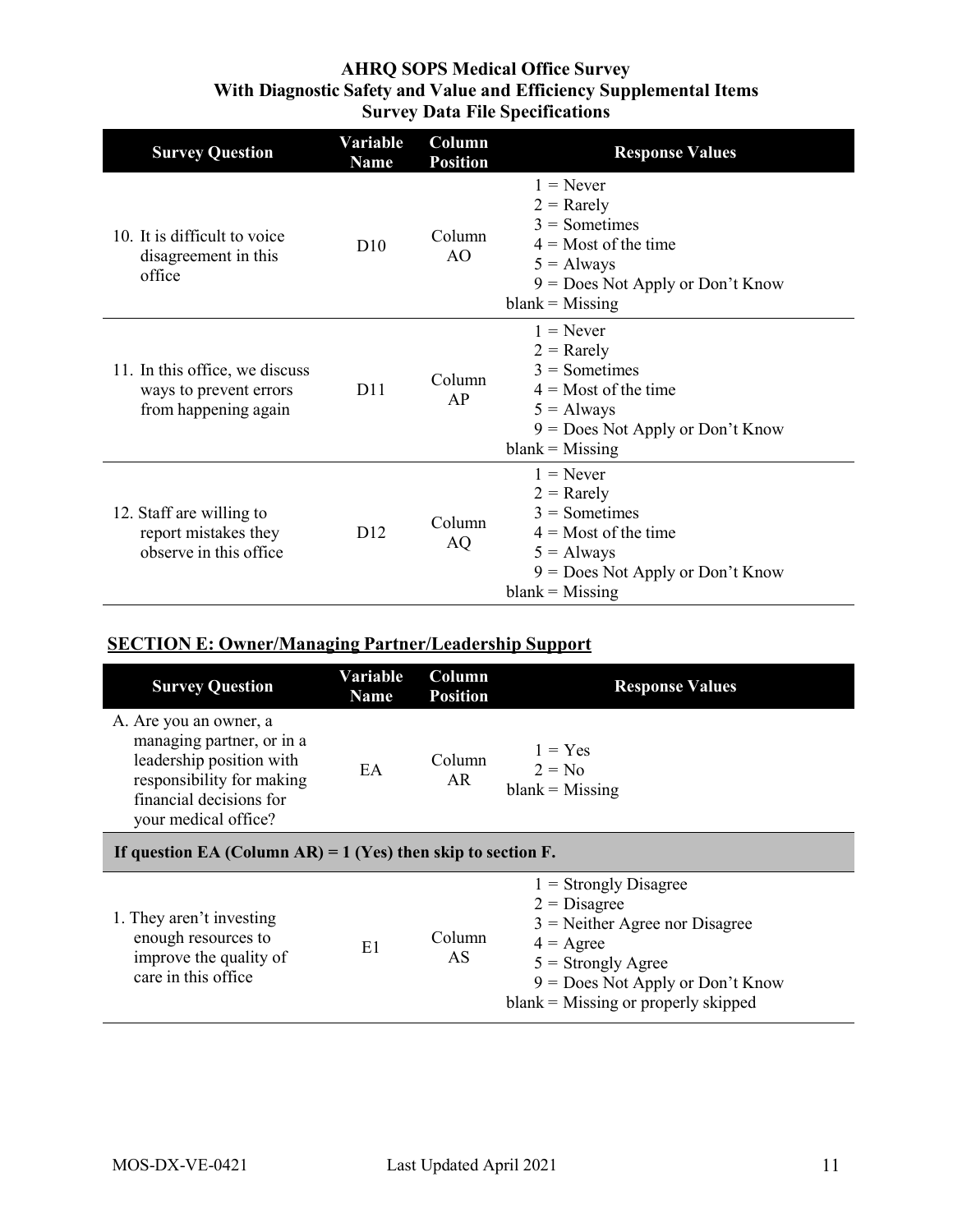| <b>Survey Question</b>                                                                                               | Variable<br><b>Name</b> | Column<br><b>Position</b> | <b>Response Values</b>                                                                                                                                                                                     |
|----------------------------------------------------------------------------------------------------------------------|-------------------------|---------------------------|------------------------------------------------------------------------------------------------------------------------------------------------------------------------------------------------------------|
| 2. They overlook patient<br>care mistakes that<br>happen over and over                                               | E2                      | Column<br>AT              | $1 =$ Strongly Disagree<br>$2 = Disagree$<br>$3$ = Neither Agree nor Disagree<br>$4 = \text{Agree}$<br>$5 =$ Strongly Agree<br>$9 = Does Not Apply or Don't Know$<br>$blank = Missing$ or properly skipped |
| 3. They place a high<br>priority on improving<br>patient care processes                                              | E <sub>3</sub>          | Column<br>AU              | $1 =$ Strongly Disagree<br>$2 = Disagree$<br>$3$ = Neither Agree nor Disagree<br>$4 = \text{Agree}$<br>$5 =$ Strongly Agree<br>$9 = Does Not Apply or Don't Know$<br>$blank = Missing$ or properly skipped |
| 4. They make decisions too<br>often based on what is best<br>for the office rather than<br>what is best for patients | E4                      | Column<br>AV              | $1 =$ Strongly Disagree<br>$2 = Disagree$<br>$3$ = Neither Agree nor Disagree<br>$4 = \text{Agree}$<br>$5 =$ Strongly Agree<br>$9 = Does Not Apply or Don't Know$<br>$blank = Missing$ or properly skipped |

## **SECTION F: Your Medical Office**

| <b>Survey Question</b>                                                                              | Variable<br><b>Name</b> | Column<br><b>Position</b> | <b>Response Values</b>                                                                                                                                                                 |
|-----------------------------------------------------------------------------------------------------|-------------------------|---------------------------|----------------------------------------------------------------------------------------------------------------------------------------------------------------------------------------|
| 1. When there is a problem<br>in our office, we see if<br>we need to change the<br>way we do things | F1                      | Column<br>AW              | $1 =$ Strongly Disagree<br>$2 = Disagree$<br>$3$ = Neither Agree nor Disagree<br>$4 = \text{Agree}$<br>$5 =$ Strongly Agree<br>$9 = Does Not Apply or Don't Know$<br>$blank = Missing$ |
| 2. Our office processes are<br>good at preventing<br>mistakes that could affect<br>patients         | F <sub>2</sub>          | Column<br>AX              | $1 =$ Strongly Disagree<br>$2 = Disagree$<br>$3$ = Neither Agree nor Disagree<br>$4 = \text{Agree}$<br>$5 =$ Strongly Agree<br>$9 = Does Not Apply or Don't Know$<br>$blank = Missing$ |
| 3. Mistakes happen more<br>than they should in this<br>office                                       | F <sub>3</sub>          | Column<br>AY              | $1 =$ Strongly Disagree<br>$2 = Disagree$<br>$3$ = Neither Agree nor Disagree<br>$4 = \text{Agree}$<br>$5 =$ Strongly Agree<br>$9 = Does Not Apply or Don't Know$<br>$blank = Missing$ |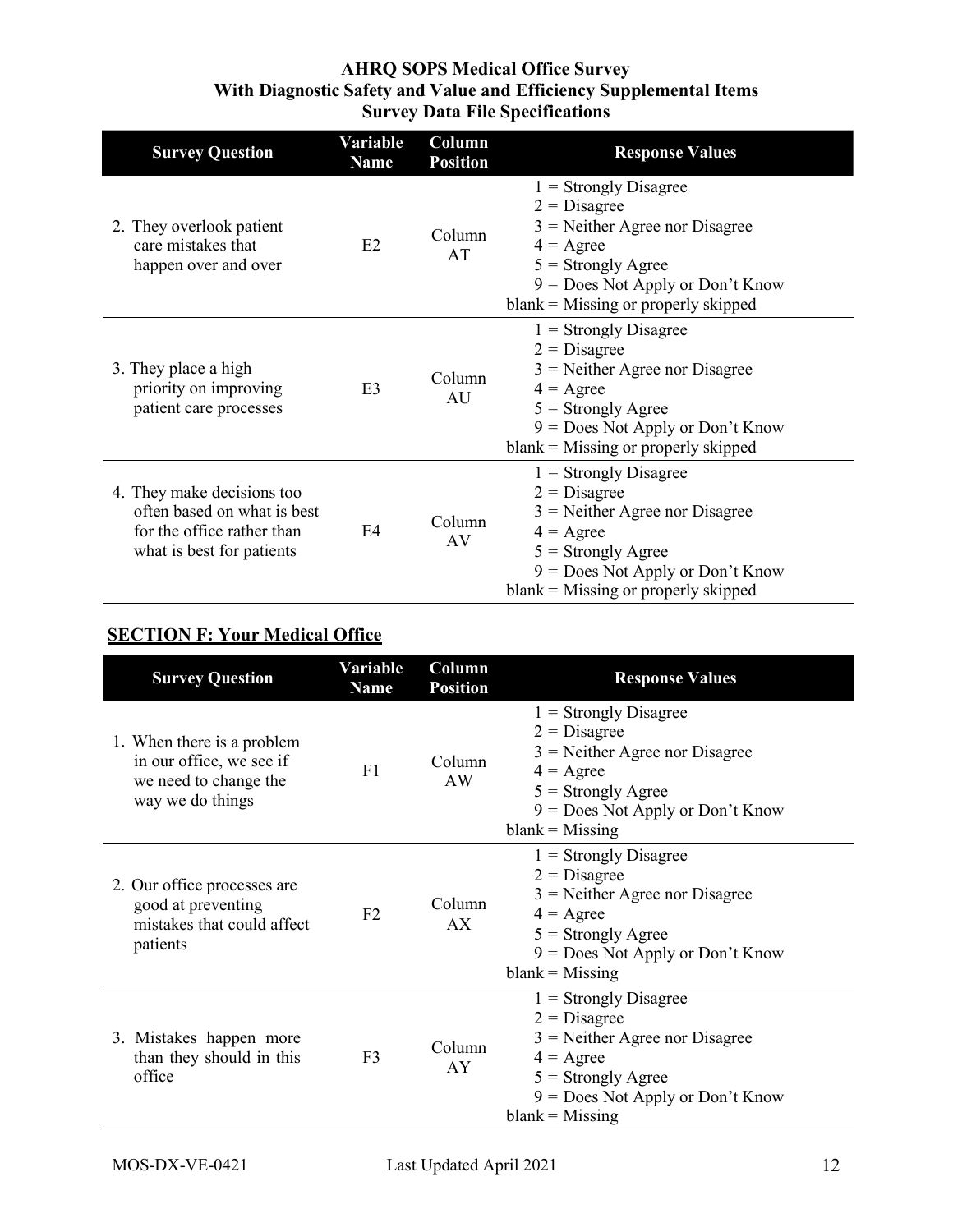| <b>Survey Question</b>                                                                                                    | <b>Variable</b><br><b>Name</b> | Column<br><b>Position</b> | <b>Response Values</b>                                                                                                                                                                 |
|---------------------------------------------------------------------------------------------------------------------------|--------------------------------|---------------------------|----------------------------------------------------------------------------------------------------------------------------------------------------------------------------------------|
| 4. It is just by chance that<br>we don't make more<br>mistakes that affect our<br>patients                                | F <sub>4</sub>                 | Column<br>AZ              | $1 =$ Strongly Disagree<br>$2 = Disagree$<br>$3$ = Neither Agree nor Disagree<br>$4 = \text{Agree}$<br>$5 =$ Strongly Agree<br>$9 = Does Not Apply or Don't Know$<br>$blank = Missing$ |
| 5. This office is good at<br>changing office<br>processes to make sure<br>the same problems don't<br>happen again         | F <sub>5</sub>                 | Column<br><b>BA</b>       | $1 =$ Strongly Disagree<br>$2 = Disagree$<br>$3$ = Neither Agree nor Disagree<br>$4 = \text{Agree}$<br>$5 =$ Strongly Agree<br>$9 = Does Not Apply or Don't Know$<br>$blank = Missing$ |
| 6. In this office, getting<br>more work done is more<br>important than quality of<br>care                                 | F <sub>6</sub>                 | Column<br><b>BB</b>       | $1 =$ Strongly Disagree<br>$2 = Disagree$<br>$3$ = Neither Agree nor Disagree<br>$4 = \text{Agree}$<br>$5 =$ Strongly Agree<br>9 = Does Not Apply or Don't Know<br>$blank = Missing$   |
| 7. After this office makes<br>changes to improve the<br>patient care process, we<br>check to see if the<br>changes worked | F7                             | Column<br>BC              | $1 =$ Strongly Disagree<br>$2 = Disagree$<br>$3$ = Neither Agree nor Disagree<br>$4 = \text{Agree}$<br>$5 =$ Strongly Agree<br>$9 = Does Not Apply or Don't Know$<br>$blank = Missing$ |

## **SECTION G: Overall Ratings**

| <b>Survey Question</b>                                                          | Variable<br><b>Name</b> | <b>Column</b><br><b>Position</b> | <b>Response Values</b>                                                                                          |
|---------------------------------------------------------------------------------|-------------------------|----------------------------------|-----------------------------------------------------------------------------------------------------------------|
| 1a. Is responsive to<br>individual patient<br>preferences, needs, and<br>values | Gla                     | Column<br><b>BD</b>              | $1 = Poor$<br>$2 = \text{Fair}$<br>$3 = Good$<br>$4 = \text{Very good}$<br>$5 =$ Excellent<br>$blank = Missing$ |
| 1b. Is based on scientific<br>knowledge                                         | G <sub>1</sub> b        | Column<br>BE                     | $1 = Poor$<br>$2 = Fair$<br>$3 = Good$<br>$4 = \text{Very good}$<br>$5 =$ Excellent<br>$blank = Missing$        |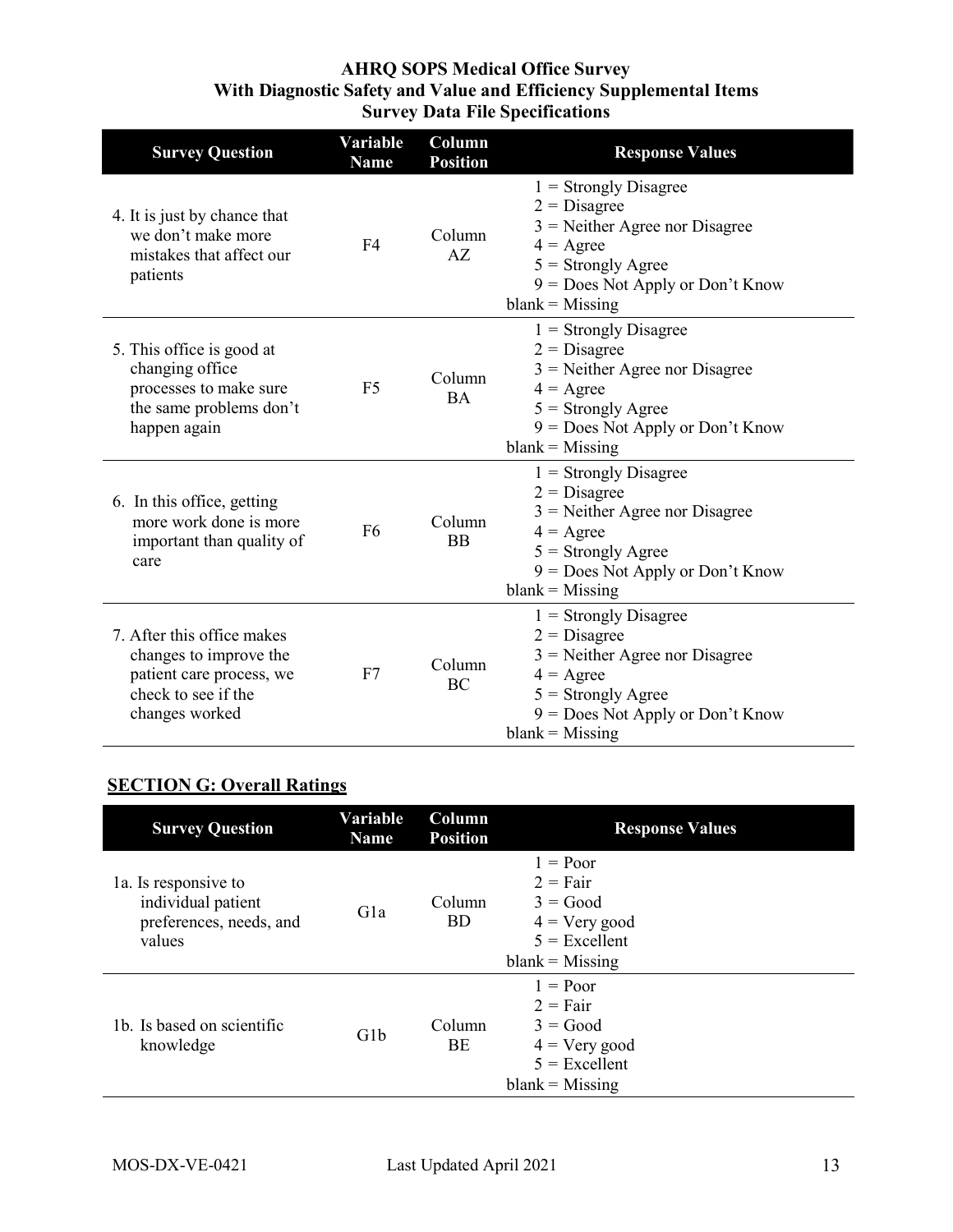| <b>Survey Question</b>                                                                                                                                                                                 | Variable<br><b>Name</b> | Column<br><b>Position</b> | <b>Response Values</b>                                                                            |
|--------------------------------------------------------------------------------------------------------------------------------------------------------------------------------------------------------|-------------------------|---------------------------|---------------------------------------------------------------------------------------------------|
| 1c. Minimizes waits and<br>potentially harmful<br>delays                                                                                                                                               | Glc                     | Column<br><b>BF</b>       | $1 = Poor$<br>$2 = Fair$<br>$3 = Good$<br>$4 = Very good$<br>$5 =$ Excellent<br>$blank = Missing$ |
| 1d. Ensures cost-effective<br>care (avoids waste,<br>overuse, and misuse of<br>services)                                                                                                               | G1d                     | Column<br><b>BG</b>       | $1 = Poor$<br>$2 = Fair$<br>$3 = Good$<br>$4 = Very good$<br>$5 =$ Excellent<br>$blank = Missing$ |
| 1e. Provides the same<br>quality of care to all<br>individuals regardless of<br>gender, race, ethnicity,<br>socioeconomic status,<br>language, etc.                                                    | Gle                     | Column<br><b>BH</b>       | $1 = Poor$<br>$2 = Fair$<br>$3 = Good$<br>$4 = Very good$<br>$5 =$ Excellent<br>$blank = Missing$ |
| 2. Overall, how would yourate<br>the systems and clinical<br>processes your medical<br>office has in place to<br>prevent, catch, and correct<br>problems that have the<br>potential toaffect patients? | G <sub>2</sub>          | Column<br>BI              | $1 = Poor$<br>$2 = Fair$<br>$3 = Good$<br>$4 =$ Very good<br>$5 =$ Excellent<br>$blank = Missing$ |

#### **Diagnostic Safety (DX) Supplemental Items: Time Availability**

| <b>Survey Question</b>                                                                                                                         | Variable<br><b>Name</b> | Column<br><b>Position</b> | <b>Response Values</b>                                                                                                                                                                 |
|------------------------------------------------------------------------------------------------------------------------------------------------|-------------------------|---------------------------|----------------------------------------------------------------------------------------------------------------------------------------------------------------------------------------|
| 1. The amount of time for<br>appointments is long<br>enough to fully<br>evaluate the patient's<br>presenting problem(s)                        | DXA1                    | Column<br>ВJ              | $1 =$ Strongly Disagree<br>$2 = Disagree$<br>$3$ = Neither Agree nor Disagree<br>$4 = \text{Agree}$<br>$5 =$ Strongly Agree<br>$9 = Does Not Apply or Don't Know$<br>$blank = Missing$ |
| 2. Providers in this office.<br>have enough time to<br>review the relevant<br>information related to<br>the patient's presenting<br>problem(s) | DXA2                    | Column<br>BK.             | $1 =$ Strongly Disagree<br>$2 = Disagree$<br>$3$ = Neither Agree nor Disagree<br>$4 = \text{Agree}$<br>$5 =$ Strongly Agree<br>$9 = Does Not Apply or Don't Know$<br>$blank = Missing$ |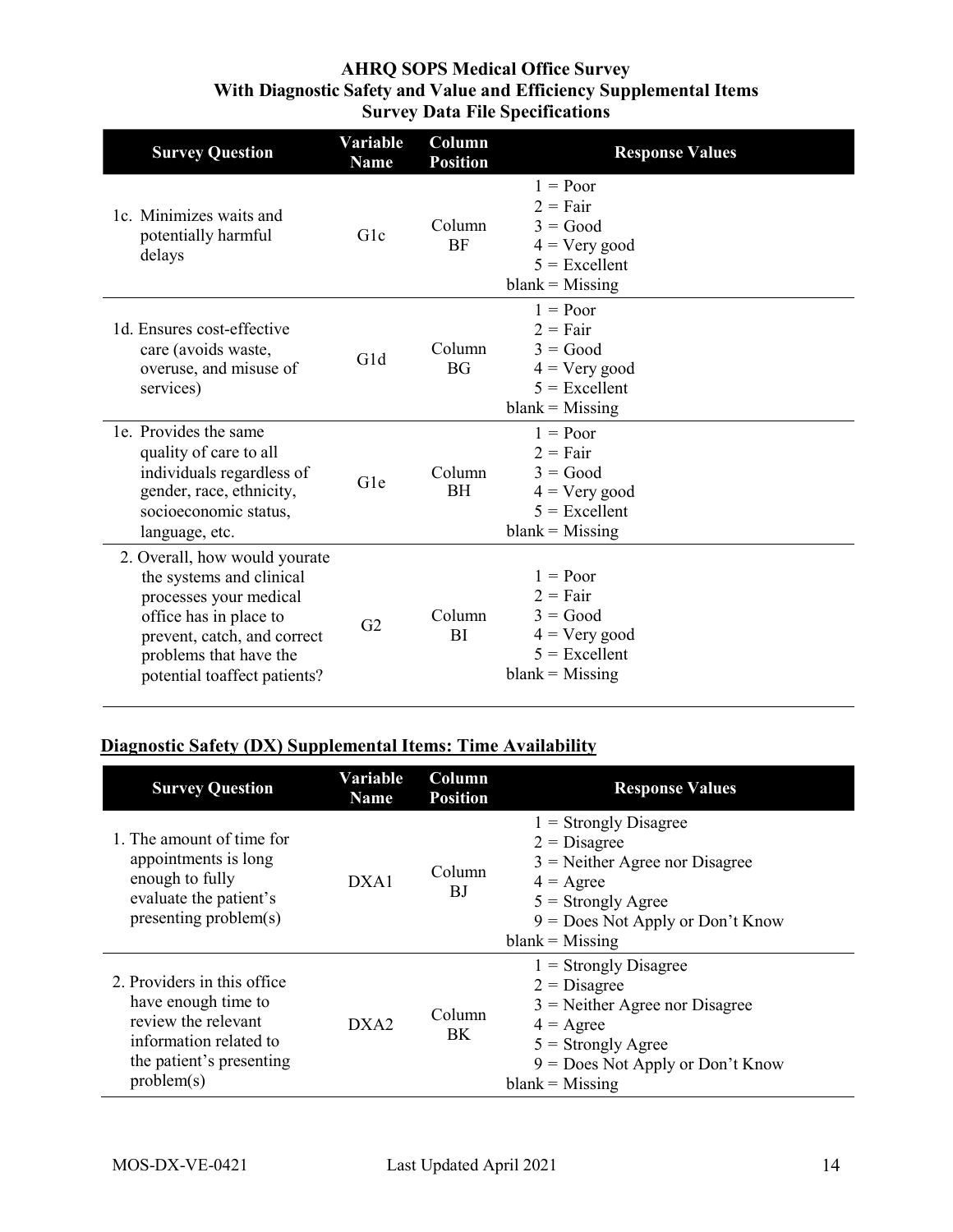| <b>Survey Question</b>                                                                               | Variable<br><b>Name</b> | Column<br><b>Position</b> | <b>Response Values</b>                                                                                                                                                                 |
|------------------------------------------------------------------------------------------------------|-------------------------|---------------------------|----------------------------------------------------------------------------------------------------------------------------------------------------------------------------------------|
| 3. Providers in this office.<br>finish their patient<br>notes by the end of<br>their regular workday | DXA3                    | Column<br>BL              | $1 =$ Strongly Disagree<br>$2 = Disagree$<br>$3$ = Neither Agree nor Disagree<br>$4 = \text{Agree}$<br>$5 =$ Strongly Agree<br>$9 = Does Not Apply or Don't Know$<br>$blank = Missing$ |

## **Diagnostic Safety (DX) Supplemental Items: Testing and Referrals**

| <b>Survey Question</b>                                                                                                           | Variable<br><b>Name</b> | Column<br><b>Position</b> | <b>Response Values</b>                                                                                                                                                                 |
|----------------------------------------------------------------------------------------------------------------------------------|-------------------------|---------------------------|----------------------------------------------------------------------------------------------------------------------------------------------------------------------------------------|
| 1. This office is effective at<br>tracking a patient's test<br>results from labs,<br>imaging, and other<br>diagnostic procedures | DXB1                    | Column<br><b>BM</b>       | $1 =$ Strongly Disagree<br>$2 = Disagree$<br>$3$ = Neither Agree nor Disagree<br>$4 = \text{Agree}$<br>$5 =$ Strongly Agree<br>$9 = Does Not Apply or Don't Know$<br>$blank = Missing$ |
| 2. When this office doesn't<br>receive a patient's test<br>results, staff follow up                                              | DXB <sub>2</sub>        | Column<br><b>BN</b>       | $1 =$ Strongly Disagree<br>$2 = Disagree$<br>$3$ = Neither Agree nor Disagree<br>$4 = \text{Agree}$<br>$5 =$ Strongly Agree<br>$9 = Does Not Apply or Don't Know$<br>$blank = Missing$ |
| 3. All test results are<br>communicated to<br>patients, even if the test<br>results are normal                                   | DXB3                    | Column<br><b>BO</b>       | $1 =$ Strongly Disagree<br>$2 = Disagree$<br>$3$ = Neither Agree nor Disagree<br>$4 = \text{Agree}$<br>$5 =$ Strongly Agree<br>$9 = Does Not Apply or Don't Know$<br>$blank = Missing$ |
| 4. When this office makes a<br>high priority referral, we<br>try to confirm whether the<br>patient went to the<br>appointment    | DXB4                    | Column<br><b>BP</b>       | $1 =$ Strongly Disagree<br>$2 = Disagree$<br>$3$ = Neither Agree nor Disagree<br>$4 = \text{Agree}$<br>$5 =$ Strongly Agree<br>$9 = Does Not Apply or Don't Know$<br>$blank = Missing$ |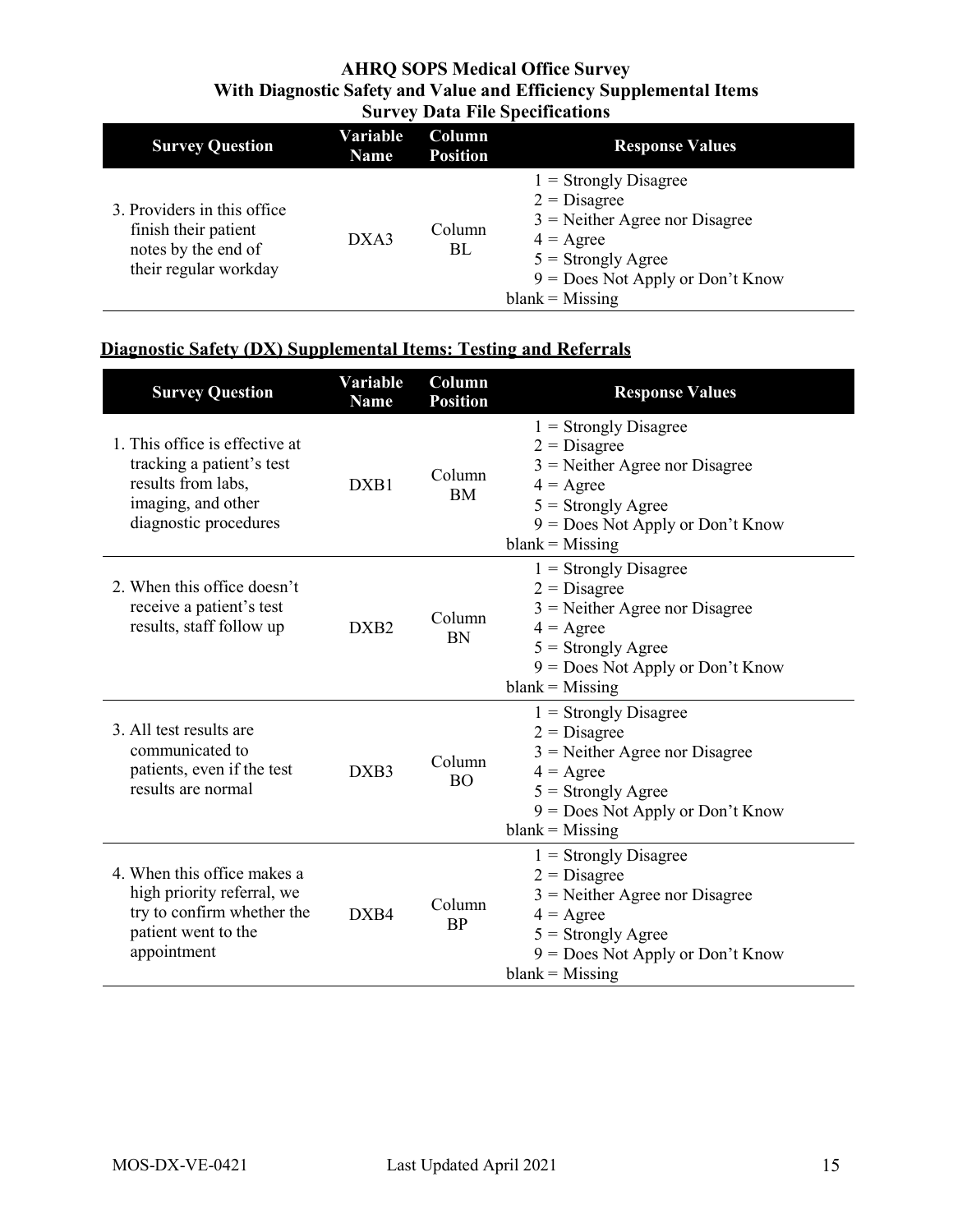## **Diagnostic Safety (DX) Supplemental Items: Provider and Staff Communication Around Diagnosis**

| <b>Survey Question</b>                                                                                                                  | Variable<br><b>Name</b> | Column<br><b>Position</b> | <b>Response Values</b>                                                                                                                                                                 |
|-----------------------------------------------------------------------------------------------------------------------------------------|-------------------------|---------------------------|----------------------------------------------------------------------------------------------------------------------------------------------------------------------------------------|
| 1. Providers in this office<br>encourage staff to share<br>their concerns about a<br>patient's health condition                         | DXC1                    | Column<br><b>BQ</b>       | $1 =$ Strongly Disagree<br>$2 = Disagree$<br>$3$ = Neither Agree nor Disagree<br>$4 = \text{Agree}$<br>$5 =$ Strongly Agree<br>9 = Does Not Apply or Don't Know<br>$blank = Missing$   |
| 2. Providers document<br>differential diagnoses<br>when they have not ruled<br>out other diagnoses                                      | DXC <sub>2</sub>        | Column<br><b>BR</b>       | $1 =$ Strongly Disagree<br>$2 = Disagree$<br>$3$ = Neither Agree nor Disagree<br>$4 = \text{Agree}$<br>$5 =$ Strongly Agree<br>9 = Does Not Apply or Don't Know<br>$blank = Missing$   |
| 3. When a provider thinks<br>another provider in this<br>office/system may have<br>missed a diagnosis, they<br>inform that provider     | DXC3                    | Column<br><b>BS</b>       | $1 =$ Strongly Disagree<br>$2 = Disagree$<br>$3$ = Neither Agree nor Disagree<br>$4 = \text{Agree}$<br>$5 =$ Strongly Agree<br>$9 = Does Not Apply or Don't Know$<br>$blank = Missing$ |
| 4. When a missed, wrong,<br>or delayed diagnosis<br>happens in this office,<br>we are informed about it                                 | DXC4                    | Column<br><b>BT</b>       | $1 =$ Strongly Disagree<br>$2 = Disagree$<br>$3$ = Neither Agree nor Disagree<br>$4 = \text{Agree}$<br>$5 =$ Strongly Agree<br>9 = Does Not Apply or Don't Know<br>$blank = Missing$   |
| 5. Providers in this office<br>talk directly with<br>specialists/radiologists/<br>pathologists when<br>something needs<br>clarification | DXC <sub>5</sub>        | Column<br><b>BU</b>       | $1 =$ Strongly Disagree<br>$2 = Disagree$<br>$3$ = Neither Agree nor Disagree<br>$4 = \text{Agree}$<br>$5 =$ Strongly Agree<br>9 = Does Not Apply or Don't Know<br>$blank = Missing$   |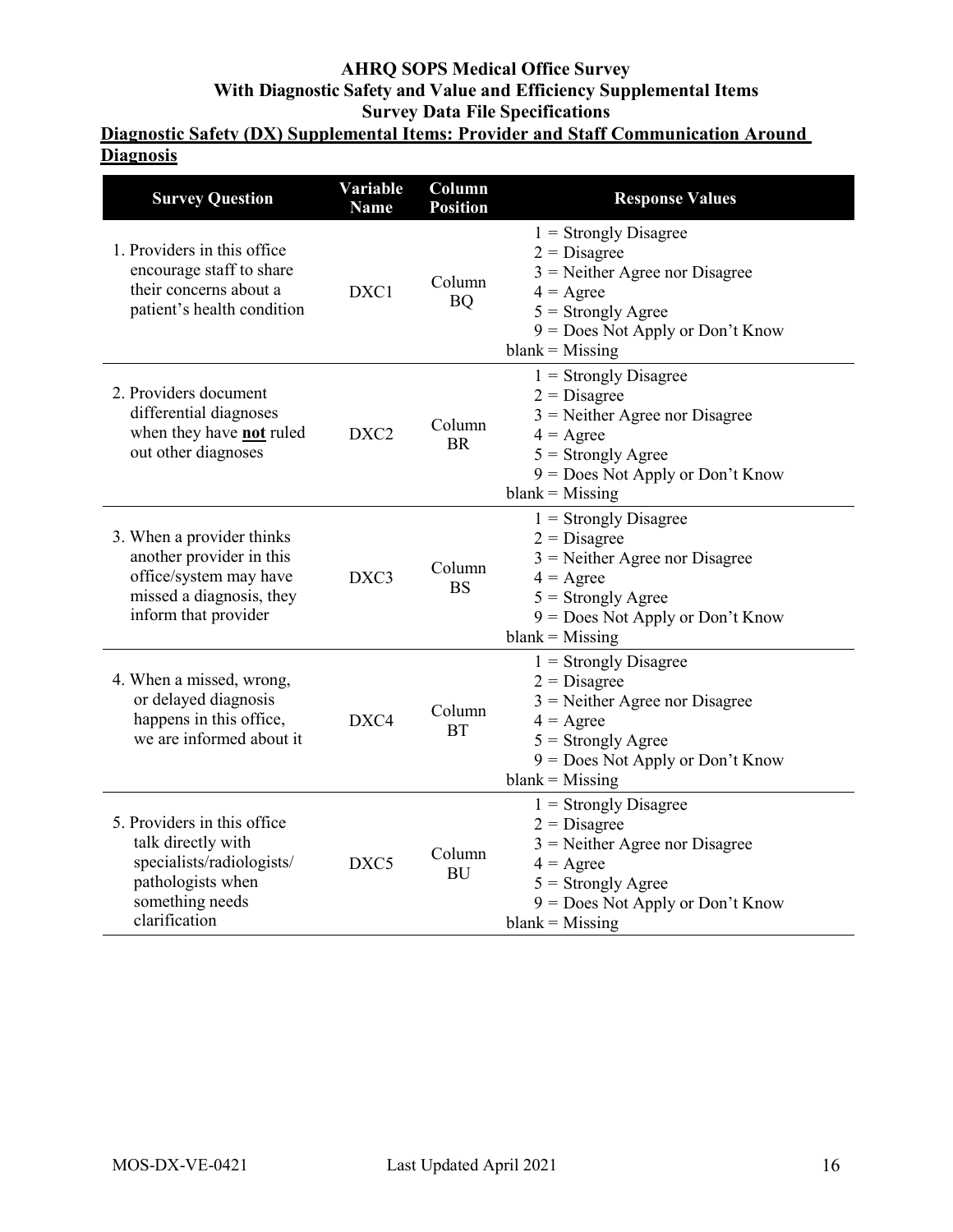#### **AHRQ SOPS Medical Office Survey With Diagnostic Safety and Value and Efficiency Supplemental Items Survey Data File Specifications Value and Efficiency (VE) Supplemental Items: Empowerment to Improve Efficiency**

| <b>Survey Question</b>                                                                     | Variable<br>Name | Column<br><b>Position</b> | <b>Response Values</b>                                                                                                                                                                 |
|--------------------------------------------------------------------------------------------|------------------|---------------------------|----------------------------------------------------------------------------------------------------------------------------------------------------------------------------------------|
| 1. We are encouraged to<br>come up with ideas for<br>more efficient ways to do<br>our work | VEA1             | Column<br><b>BV</b>       | $1 =$ Strongly Disagree<br>$2 = Disagree$<br>$3$ = Neither Agree nor Disagree<br>$4 = \text{Agree}$<br>$5 =$ Strongly Agree<br>$9 = Does Not Apply or Don't Know$<br>$blank = Missing$ |
| 2. We are involved in<br>making decisions about<br>changes to our work<br>processes        | VEA <sub>2</sub> | Column<br><b>BW</b>       | $1 =$ Strongly Disagree<br>$2 = Disagree$<br>$3$ = Neither Agree nor Disagree<br>$4 = \text{Agree}$<br>$5 =$ Strongly Agree<br>$9 = Does Not Apply or Don't Know$<br>$blank = Missing$ |
| 3. We are given<br>opportunities to try out<br>solutions to workflow<br>problems           | VEA3             | Column<br><b>BX</b>       | $1 =$ Strongly Disagree<br>$2 = Disagree$<br>$3$ = Neither Agree nor Disagree<br>$4 = \text{Agree}$<br>$5 =$ Strongly Agree<br>$9 = Does Not Apply or Don't Know$<br>$blank = Missing$ |

## **VE Supplemental Items: Efficiency and Waste Reduction**

| <b>Survey Question</b>                                                                                                 | Variable<br><b>Name</b> | Column<br><b>Position</b> | <b>Response Values</b>                                                                                                                              |
|------------------------------------------------------------------------------------------------------------------------|-------------------------|---------------------------|-----------------------------------------------------------------------------------------------------------------------------------------------------|
| 1. We try to find ways to<br>reduce waste (such as<br>wasted time, materials,<br>steps, etc.) in how we do<br>our work | VEB1                    | Column<br>BY              | $1 =$ Never<br>$2 =$ Rarely<br>$3 =$ Sometimes<br>$4 =$ Most of the time<br>$5 =$ Always<br>$9 = Does Not Apply or Don't Know$<br>$blank = Missing$ |
| 2. In our office, we are<br>working to improve<br>patient flow                                                         | VEB <sub>2</sub>        | Column<br>BZ              | $1 =$ Never<br>$2 =$ Rarely<br>$3 =$ Sometimes<br>$4 =$ Most of the time<br>$5 =$ Always<br>$9 = Does Not Apply or Don't Know$<br>$blank = Missing$ |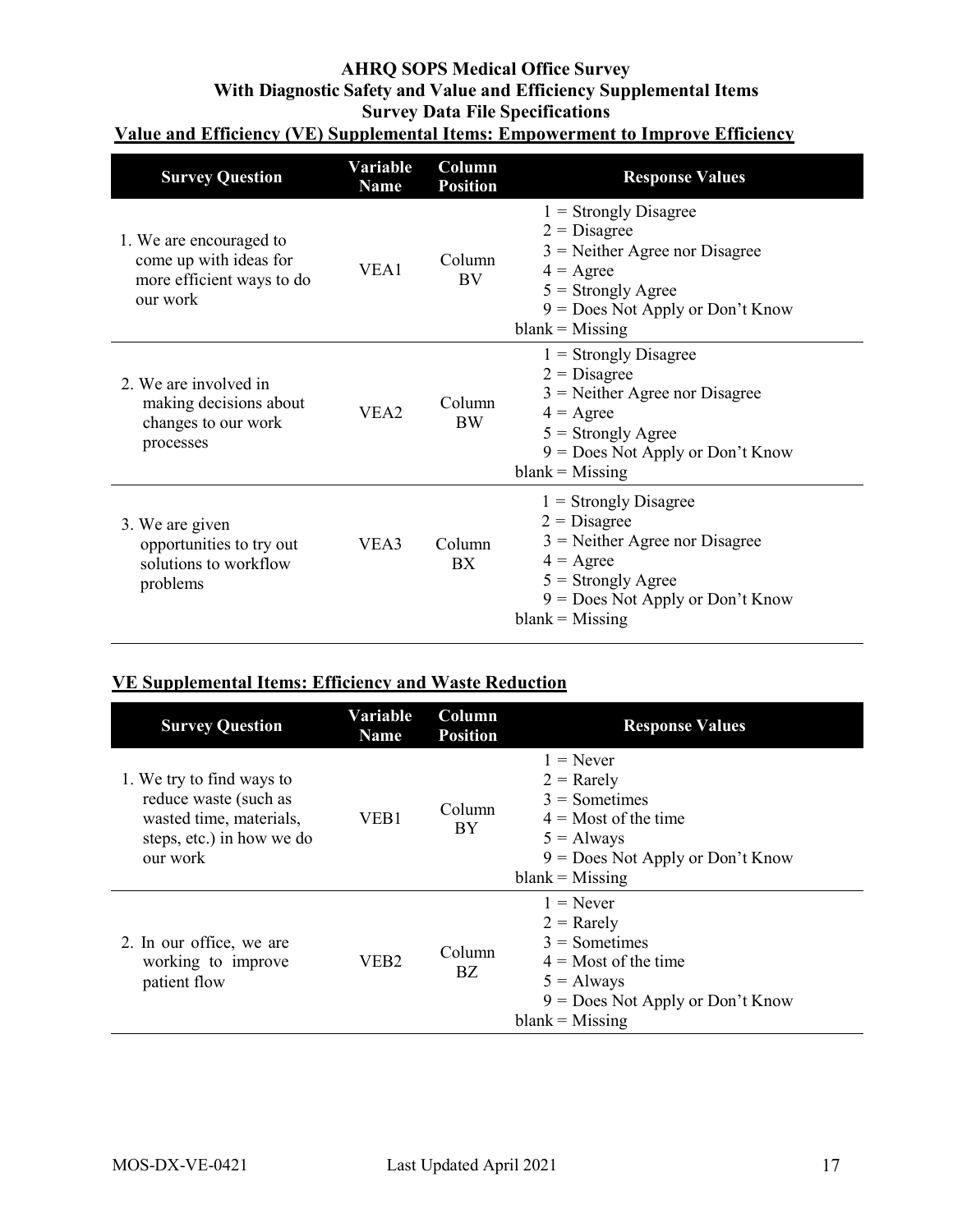| <b>Survey Question</b>                                                         | Variable<br><b>Name</b> | Column<br><b>Position</b> | <b>Response Values</b>                                                                                                                              |
|--------------------------------------------------------------------------------|-------------------------|---------------------------|-----------------------------------------------------------------------------------------------------------------------------------------------------|
| 3. We focus on eliminating<br>unnecessary tests and<br>procedures for patients | VEB3                    | Column<br><b>CA</b>       | $1 =$ Never<br>$2 =$ Rarely<br>$3 =$ Sometimes<br>$4 =$ Most of the time<br>$5 =$ Always<br>$9 = Does Not Apply or Don't Know$<br>$blank = Missing$ |

#### **VE Supplemental Items: Patient Centeredness and Efficiency**

| <b>Survey Question</b>                                                                              | Variable<br><b>Name</b> | Column<br><b>Position</b> | <b>Response Values</b>                                                                                                                                                                 |
|-----------------------------------------------------------------------------------------------------|-------------------------|---------------------------|----------------------------------------------------------------------------------------------------------------------------------------------------------------------------------------|
| 1. We take steps to reduce<br>patient wait time                                                     | VEC1                    | Column<br>CB              | $1 =$ Strongly Disagree<br>$2 = Disagree$<br>$3$ = Neither Agree nor Disagree<br>$4 = \text{Agree}$<br>$5 =$ Strongly Agree<br>$9 = Does Not Apply or Don't Know$<br>$blank = Missing$ |
| 2. We ask for patient or family<br>member input on ways to<br>make patient visits more<br>efficient | VEC <sub>2</sub>        | Column<br>CC              | $1 =$ Strongly Disagree<br>$2 = Disagree$<br>$3$ = Neither Agree nor Disagree<br>$4 = \text{Agree}$<br>$5 =$ Strongly Agree<br>$9 = Does Not Apply or Don't Know$<br>$blank = Missing$ |
| 3. Patient and family member<br>preferences have led to<br>changes in our workflow                  | VEC3                    | Column<br>CD              | $1 =$ Strongly Disagree<br>$2 = Disagree$<br>$3$ = Neither Agree nor Disagree<br>$4 = \text{Agree}$<br>$5 =$ Strongly Agree<br>$9 = Does Not Apply or Don't Know$<br>$blank = Missing$ |

## **VE Supplemental Items: Owner, Managing Partner, Leadership Support for Improving Efficiency and Reducing Waste**

| <b>Survey Question</b>                                                                                                                                          | Variable<br>Name | Column<br><b>Position</b> | <b>Response Values</b>                     |  |  |  |  |
|-----------------------------------------------------------------------------------------------------------------------------------------------------------------|------------------|---------------------------|--------------------------------------------|--|--|--|--|
| A. Are you an owner, a<br>managing partner, or in a<br>leadership position with<br>responsibility for making<br>financial decisions for<br>your medical office? | VED              | Column<br><b>CE</b>       | $1 = Yes$<br>$2 = No$<br>$blank = Missing$ |  |  |  |  |
| If question VED (Column CE) = 1 (Yes) then skip to VE Supplemental Items: Experience With<br><b>Activities To Improve Efficiency.</b>                           |                  |                           |                                            |  |  |  |  |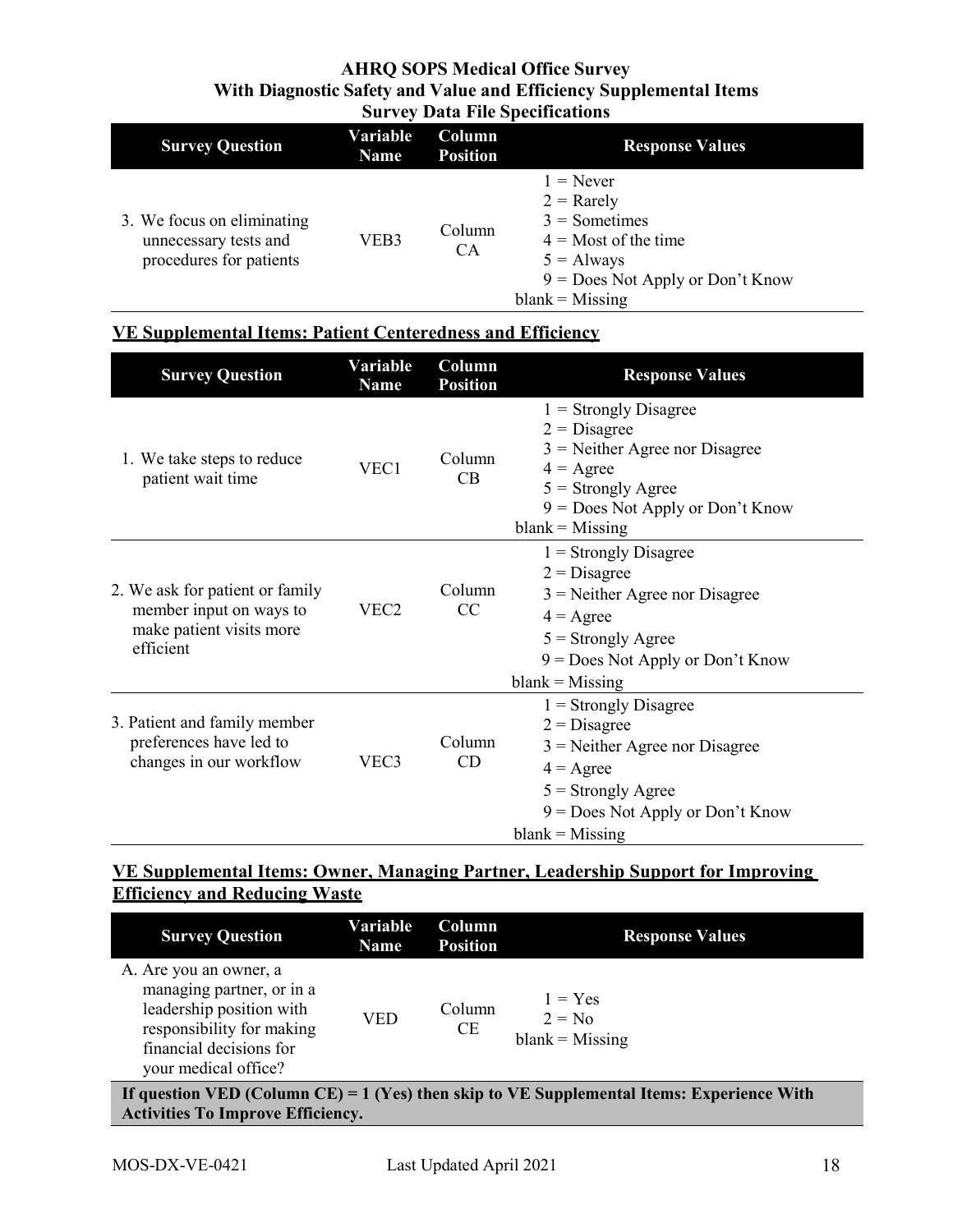| <b>Survey Question</b>                                                                        | <b>Variable</b><br><b>Name</b> | Column<br><b>Position</b> | <b>Response Values</b>                                                                                                                                                                                     |
|-----------------------------------------------------------------------------------------------|--------------------------------|---------------------------|------------------------------------------------------------------------------------------------------------------------------------------------------------------------------------------------------------|
| 1. Recognize us for our<br>ideas to improve<br>efficiency                                     | VED1                           | Column<br><b>CF</b>       | $1 =$ Strongly Disagree<br>$2 = Disagree$<br>$3$ = Neither Agree nor Disagree<br>$4 = \text{Agree}$<br>$5 =$ Strongly Agree<br>$9 = Does Not Apply or Don't Know$<br>$blank = Missing$ or properly skipped |
| 2. Provide us with reports<br>on our office<br>performance                                    | VED <sub>2</sub>               | Column<br>CG              | $1 =$ Strongly Disagree<br>$2 = Disagree$<br>$3$ = Neither Agree nor Disagree<br>$4 = \text{Agree}$<br>$5 =$ Strongly Agree<br>9 = Does Not Apply or Don't Know<br>$blank = Missing$ or properly skipped   |
| 3. Take action to address<br>workflow problems that<br>are brought to their<br>attention      | VED3                           | Column<br><b>CH</b>       | $1 =$ Strongly Disagree<br>$2 = Disagree$<br>$3$ = Neither Agree nor Disagree<br>$4 = \text{Agree}$<br>$5 =$ Strongly Agree<br>$9 = Does Not Apply or Don't Know$<br>$blank = Missing$ or properly skipped |
| 4. Place a high priority on<br>doing work efficiently<br>without compromising<br>patient care | VED4                           |                           | $1 =$ Strongly Disagree<br>$2 = Disagree$<br>$3$ = Neither Agree nor Disagree<br>$4 = \text{Agree}$<br>$5 =$ Strongly Agree<br>$9 = Does Not Apply or Don't Know$<br>$blank = Missing$ or properly skipped |

## **VE Supplemental Items: Experience With Activities to Improve Efficiency**

| <b>Survey Question</b>                                                                                         | Variable<br><b>Name</b> | Column<br><b>Position</b> | <b>Response Values</b>                     |
|----------------------------------------------------------------------------------------------------------------|-------------------------|---------------------------|--------------------------------------------|
| 1. I received training on<br>how to identify waste<br>and inefficiencies in my<br>work                         | VEE1                    | Column<br>CJ              | $1 = Yes$<br>$2 = No$<br>$blank = Missing$ |
| 2. I helped to map a<br>workflow process to<br>identify wasted time,<br>materials, steps in a<br>process, etc. | VEE <sub>2</sub>        | Column<br><b>CK</b>       | $1 = Yes$<br>$2 = No$<br>$blank = Missing$ |
| 3. I shadowed/followed<br>patients in this office to<br>identify ways to improve<br>their care experience      | VEE3                    | Column<br>CL              | $1 = Yes$<br>$2 = No$<br>$blank = Missing$ |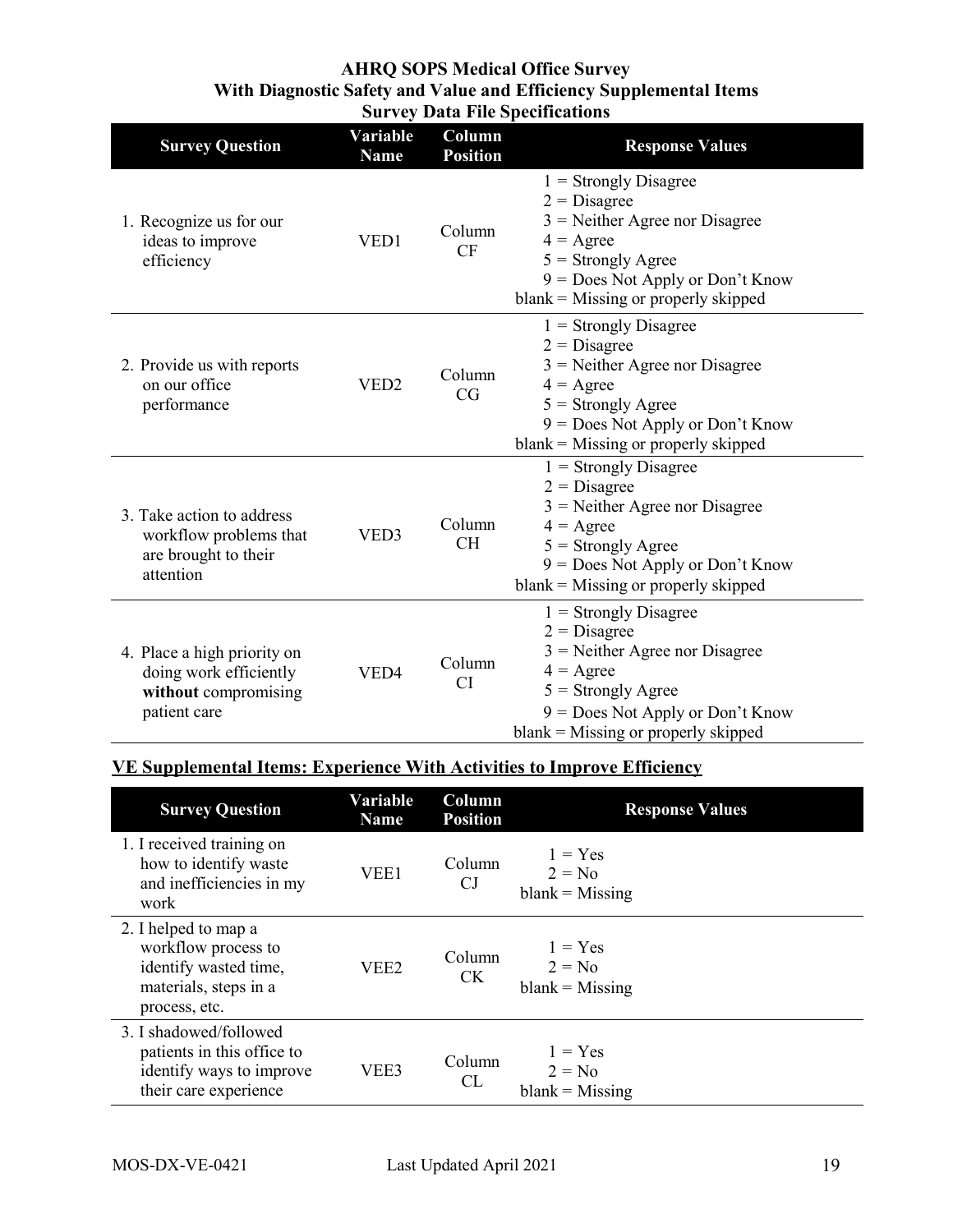| <b>Survey Question</b>                                                                            | Variable<br><b>Name</b> | Column<br><b>Position</b> | <b>Response Values</b>                     |
|---------------------------------------------------------------------------------------------------|-------------------------|---------------------------|--------------------------------------------|
| 4. I looked at visual<br>displays or graphs to see<br>how well my office was<br>performing        | VEE4                    | Column<br><b>CM</b>       | $1 = Yes$<br>$2 = No$<br>$blank = Missing$ |
| 5. I made a suggestion to<br>management about<br>improving an inefficient<br>work process         | VEE5                    | Column<br>CN              | $1 = Yes$<br>$2 = No$<br>$blank = Missing$ |
| 6. I made a suggestion to<br>management about<br>improving patients' care<br>experiences          | VEE <sub>6</sub>        | Column<br>CO              | $1 = Yes$<br>$2 = No$<br>$blank = Missing$ |
| 7. I served on a team or<br>committee to make awork<br>process more efficient.                    | VEE7                    | Column<br>CP              | $1 = Yes$<br>$2 = No$<br>$blank = Missing$ |
| 8. I monitored data to figure<br>out how well an activity<br>to improve efficiency was<br>working | VEE8                    | Column<br>CQ              | $1 = Yes$<br>$2 = No$<br>$blank = Missing$ |

## **Background Questions**

| <b>Survey Question</b>                                                                      | Variable<br><b>Name</b> | Column<br><b>Position</b> | <b>Response Values</b>                                                                                                                                                                                                          |
|---------------------------------------------------------------------------------------------|-------------------------|---------------------------|---------------------------------------------------------------------------------------------------------------------------------------------------------------------------------------------------------------------------------|
| 1. How long have you<br>worked in this medical<br>office location?                          | BQ1                     | Column<br>CR.             | $a =$ Less than 2 months<br>$b = 2$ months to less than 1 year<br>$c = 1$ year to less than 3 years<br>$d = 3$ years to less than 6 years<br>$e = 6$ years to less than 11 years<br>$f = 11$ years or more<br>$blank = Missing$ |
| 2. Typically, how many<br>hours per week do you<br>work in this medical<br>office location? | BQ <sub>2</sub>         | Column<br><b>CS</b>       | $a = 1$ to 4 hours per week<br>$b = 5$ to 16 hours per week<br>$c = 17$ to 24 hours per week<br>$d = 25$ to 32 hours per week<br>$e = 33$ to 40 hours per week<br>$f = 41$ hours per week or more<br>$blank = Missing$          |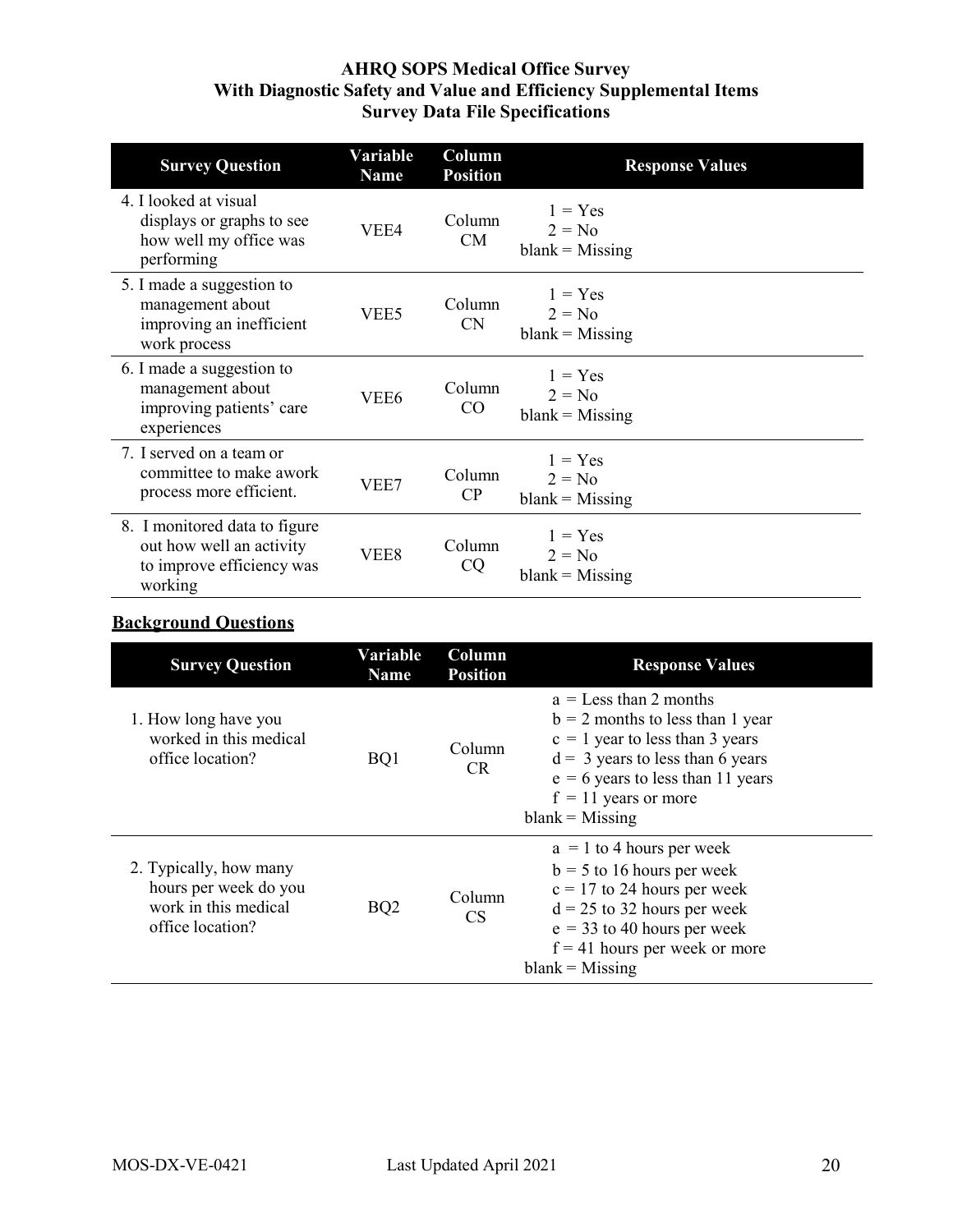| <b>Survey Question</b>                                                                                | Variable<br><b>Name</b> | <b>Column</b><br><b>Position</b> | <b>Response Values</b>                                                                                                                                                                                                                                                                                                                                                                                                    |
|-------------------------------------------------------------------------------------------------------|-------------------------|----------------------------------|---------------------------------------------------------------------------------------------------------------------------------------------------------------------------------------------------------------------------------------------------------------------------------------------------------------------------------------------------------------------------------------------------------------------------|
| 3. What is your position<br>inthis office? Check<br>ONE category that<br>best applies to your<br>job. | BQ3                     | Column<br><b>CT</b>              | $a = Physician (MD or DO)$<br>$b =$ Physician Assistant, Nurse Practitioner,<br>Clinical Nurse Specialist, Nurse<br>Midwife, Advanced Practice Nurse, etc.<br>$c =$ Management<br>$d =$ Administrative or clerical staff<br>$e = Nurse (RN)$ , Licensed Vocational Nurse<br>(LVN), Licensed Practical Nurse (LPN)<br>$f =$ Other clinical staff or clinical support<br>staff<br>$g =$ Other position<br>$blank = Missing$ |

## TEXT FOR OTHER, SPECIFY [BQgos] – **DO NOT SUBMIT TO DATABASE**

TEXT FOR "YOUR COMMENTS"– **DO NOT SUBMIT TO DATABASE**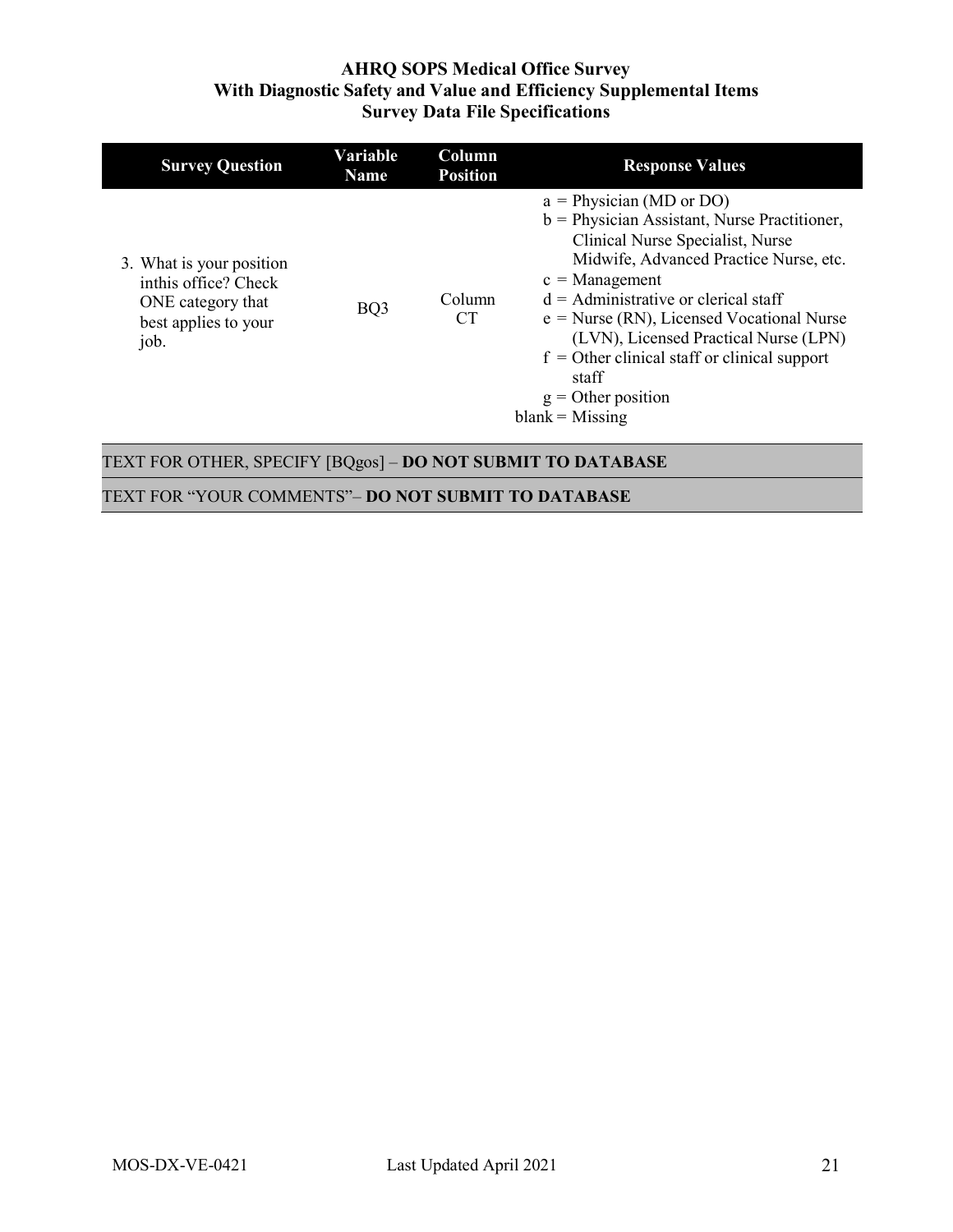**Two examples of SECTION E: Owner/Managing Partner/Leadership Support** questions are displayed below. Columns C - AQ are omitted for display purposes.

#### **Example 1: Are you an owner, a managing partner, or in a leadership position with responsibility for making financial decisions for your medical office?**

$$
\begin{array}{c} 1 = Yes \\ 2 = No \end{array}
$$

| $\Gamma$      | B        |          | AR         | $\sim$<br>AS | AT       | A  | A  | W<br>A |
|---------------|----------|----------|------------|--------------|----------|----|----|--------|
| <b>SiteID</b> | UniqueID | $\cdots$ | . $\Delta$ |              | D۹<br>L4 | E3 | E4 | Ð<br>ы |
|               | 0001     | $\cdots$ |            |              |          |    |    | ∽      |

Variables E1 through E4 are left blank because EA is **1 (Yes).**

#### **Example 2: Are you an owner, a managing partner, or in a leadership position with responsibility for making financial decisions for your medical office?**

#### $1 = Yes$ **2=No**

| $\boldsymbol{\mathcal{L}}$ | в        |                         | AR | $\sim$<br>л | $A^{\mathcal{T}}$ | A        | А<br>v | $\overline{\mathrm{W}}$<br>A١  |
|----------------------------|----------|-------------------------|----|-------------|-------------------|----------|--------|--------------------------------|
| <b>SiteID</b>              | UniqueID | $\bullet\bullet\bullet$ | EA | E1          | E <sub>2</sub>    | гэ<br>LJ | E4     | $\overline{\phantom{a}}$<br>н. |
|                            | 0002     | $\cdots$                |    | ັ           |                   | ٮ        | ◠<br>∸ | $\overline{\phantom{0}}$       |

Variables E1 through E4 are filled in because EA was **2 (No).**

**Two examples from the Value and Efficiency Supplemental Items: Owner, Managing Partner, Leadership Support for Improving Efficiency and Reducing Waste** questions are displayed below. Columns C - CD are omitted for display purposes.

**Example 1:** Are you an owner, a managing partner, or in a leadership position with responsibility for making financial decisions for your medical office?

> **1=Yes**  $2=N<sub>0</sub>$

| <b>SiteID</b> | <b>UniqueID</b> | $\ddotsc$ | ED | /ED1 | VED <sub>2</sub> | VED3 | 'ED4 |
|---------------|-----------------|-----------|----|------|------------------|------|------|
|               | ነበበ             | $\cdots$  |    |      |                  |      |      |

Variables VED1 through VED4 are left blank because VED was **1 (Yes).**